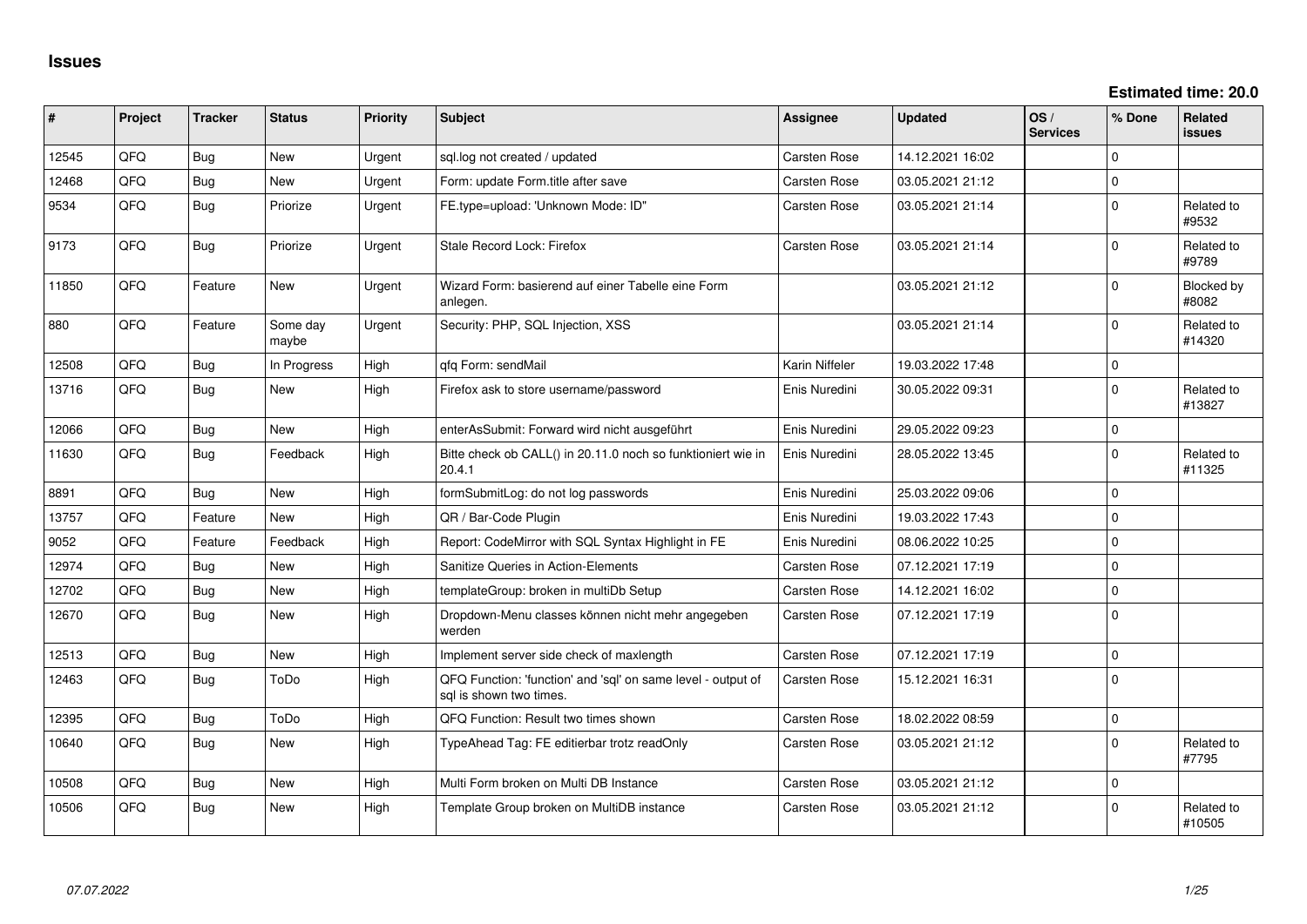| #     | Project | <b>Tracker</b> | <b>Status</b>     | <b>Priority</b> | <b>Subject</b>                                                                                         | <b>Assignee</b>     | <b>Updated</b>   | OS/<br><b>Services</b> | % Done   | Related<br><b>issues</b>                                             |
|-------|---------|----------------|-------------------|-----------------|--------------------------------------------------------------------------------------------------------|---------------------|------------------|------------------------|----------|----------------------------------------------------------------------|
| 10081 | QFQ     | Bug            | <b>New</b>        | High            | Stale record lock after 'forbidden' character                                                          | <b>Carsten Rose</b> | 03.05.2021 21:12 |                        | $\Omega$ | Related to<br>#10082,<br>Related to<br>#9789                         |
| 9789  | QFQ     | <b>Bug</b>     | In Progress       | High            | Record Lock: release to early on 'leave page'                                                          | <b>Carsten Rose</b> | 10.01.2022 09:25 |                        | 100      | Related to<br>#10081,<br>Related to<br>#9173,<br>Related to<br>#8702 |
| 9531  | QFQ     | <b>Bug</b>     | <b>New</b>        | High            | FE File: Dynamic Update / modeSql / required detected<br>even it not set                               | <b>Carsten Rose</b> | 11.06.2021 20:32 |                        | $\Omega$ | Related to<br>#12398                                                 |
| 9347  | QFQ     | <b>Bug</b>     | New               | High            | FE.type=upload with dynamic show/hidden: required not<br>detected                                      | Carsten Rose        | 12.06.2021 10:40 |                        | $\Omega$ | Related to<br>#5305,<br>Related to<br>#12398                         |
| 9121  | QFQ     | <b>Bug</b>     | Priorize          | High            | sip links have r and __dbIndexData set                                                                 | <b>Carsten Rose</b> | 12.06.2021 10:41 |                        | $\Omega$ |                                                                      |
| 8668  | QFQ     | <b>Bug</b>     | <b>New</b>        | High            | Pill disabled: dyamic mode 'hidden' not respected - FE is still<br>required                            | Carsten Rose        | 03.05.2021 21:14 |                        | $\Omega$ |                                                                      |
| 8431  | QFQ     | <b>Bug</b>     | New               | High            | autocron.php with wrong path                                                                           | Carsten Rose        | 03.05.2021 21:14 |                        | 0        |                                                                      |
| 8083  | QFQ     | <b>Bug</b>     | <b>New</b>        | High            | FormEditor: primary table list does not respect<br>'indexDb={{indexData:Y}}'                           | Carsten Rose        | 03.05.2021 21:14 |                        | $\Omega$ | Has duplicate<br>#6678                                               |
| 7899  | QFQ     | <b>Bug</b>     | New               | High            | Fe.type=password / retype / required: always complain<br>about missing value                           | <b>Carsten Rose</b> | 03.05.2021 21:14 |                        | $\Omega$ |                                                                      |
| 7650  | QFQ     | <b>Bug</b>     | New               | High            | Optional do not show 'required' sign on FormElement                                                    | <b>Carsten Rose</b> | 03.05.2021 21:14 |                        | $\Omega$ |                                                                      |
| 6116  | QFQ     | Bug            | Priorize          | High            | value of checkbox not saved                                                                            | Carsten Rose        | 07.12.2021 17:19 |                        | $\Omega$ |                                                                      |
| 5459  | QFQ     | <b>Bug</b>     | <b>New</b>        | High            | Multi DB: spread system tables between 'QFQ' and<br>'Data'-DB                                          | Carsten Rose        | 03.05.2021 21:14 |                        | $\Omega$ | Related to<br>#4720                                                  |
| 5221  | QFQ     | Bug            | <b>New</b>        | High            | Download Dialog: Bleibt stehen in FF wenn Datei<br>automatisch gespeichert wird.                       | Carsten Rose        | 03.05.2021 21:14 |                        | $\Omega$ |                                                                      |
| 4279  | QFQ     | <b>Bug</b>     | Some day<br>maybe | High            | config.linkVars lost                                                                                   | Carsten Rose        | 03.05.2021 21:14 |                        | $\Omega$ |                                                                      |
| 3570  | QFQ     | <b>Bug</b>     | Some day<br>maybe | High            | Formular mit prmitnew permitEdit=Always wird nicht<br>aufgerufen (ist leer)                            | Carsten Rose        | 03.05.2021 21:14 |                        | $\Omega$ |                                                                      |
| 3109  | QFQ     | <b>Bug</b>     | Some day<br>maybe | High            | RealUrl: Links werden nicht korrekt gerendert                                                          | Carsten Rose        | 03.05.2021 21:14 |                        | $\Omega$ |                                                                      |
| 3061  | QFQ     | <b>Bug</b>     | Some day<br>maybe | High            | winstitute: mysql connection durcheinander - nmhp17<br>(ag7)/QFQ arbeitet mit DB/Tabellen von biostat. | <b>Carsten Rose</b> | 03.05.2021 21:14 |                        | $\Omega$ |                                                                      |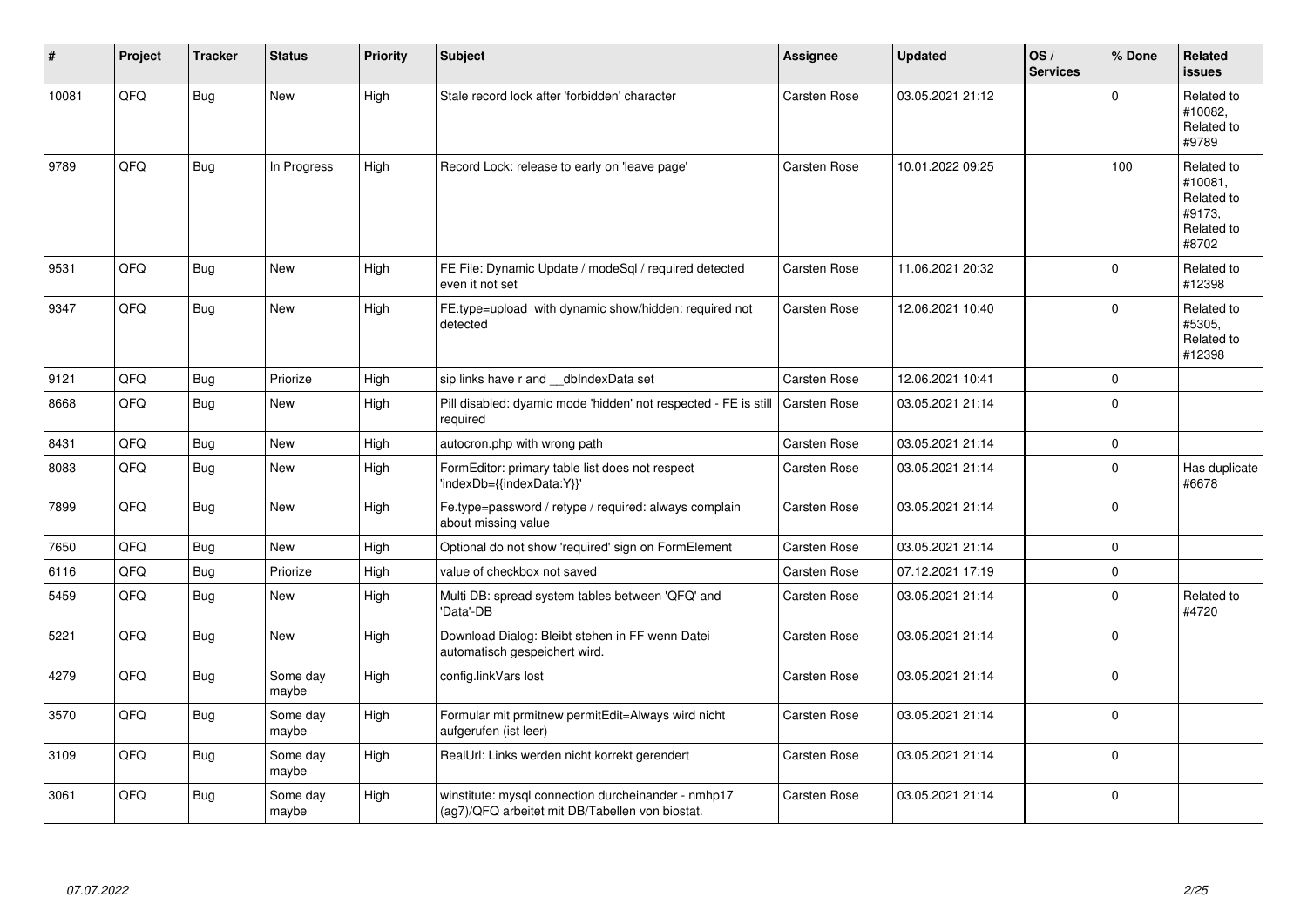| $\vert$ # | Project | <b>Tracker</b> | <b>Status</b>     | <b>Priority</b> | <b>Subject</b>                                                                                                                        | <b>Assignee</b>     | <b>Updated</b>   | OS/<br><b>Services</b> | % Done      | <b>Related</b><br>issues                                               |
|-----------|---------|----------------|-------------------|-----------------|---------------------------------------------------------------------------------------------------------------------------------------|---------------------|------------------|------------------------|-------------|------------------------------------------------------------------------|
| 14187     | QFQ     | Feature        | New               | High            | qfq.log: show current URL                                                                                                             | Carsten Rose        | 28.05.2022 11:02 |                        | $\Omega$    | Related to<br>#13933,<br>Related to<br>#12532,<br>Related to<br>#11893 |
| 12544     | QFQ     | Feature        | New               | High            | a) ' AS _link' new also as ' AS _format', b) sortierung via<br>'display: none;', c) '_format' benoeitgt nicht zwingend<br>u/U/p/m/z/d | Carsten Rose        | 14.12.2021 16:03 |                        | $\mathbf 0$ |                                                                        |
| 12532     | QFQ     | Feature        | New               | High            | SIP-Parameter bei Seitenaufruf in Browser-Console<br>anzeigen                                                                         | Carsten Rose        | 07.12.2021 17:19 |                        | $\mathbf 0$ | Related to<br>#11893,<br>Related to<br>#14187                          |
| 12186     | QFQ     | Feature        | New               | High            | TinyMCE Config für Objekte                                                                                                            | Carsten Rose        | 07.12.2021 17:19 |                        | $\mathbf 0$ | <b>Blocks</b><br>#12632                                                |
| 11893     | QFQ     | Feature        | New               | High            | Broken SIP: a) only report one time, b) only report in main<br>column                                                                 | Carsten Rose        | 12.05.2021 12:13 |                        | $\mathbf 0$ | Related to<br>#12532,<br>Related to<br>#14187                          |
| 9517      | QFQ     | Feature        | In Progress       | High            | Input multiple tags with typeahead                                                                                                    | Carsten Rose        | 03.05.2021 21:14 |                        | 40          | Related to<br>#10150                                                   |
| 8962      | QFQ     | Feature        | New               | High            | allow for form fields with identical names                                                                                            | Carsten Rose        | 03.05.2021 21:14 |                        | 0           |                                                                        |
| 8204      | QFQ     | Feature        | Priorize          | High            | Position 'required mark'                                                                                                              | Carsten Rose        | 16.06.2021 13:44 |                        | $\mathbf 0$ |                                                                        |
| 8082      | QFQ     | Feature        | Priorize          | High            | Contact form without saving record                                                                                                    | Carsten Rose        | 07.12.2021 15:20 |                        | $\mathbf 0$ | Related to<br>#8587,<br><b>Blocks</b><br>#11850                        |
| 7850      | QFQ     | Feature        | New               | High            | Upload records: non 'pathFileName' column                                                                                             | Carsten Rose        | 03.05.2021 21:14 |                        | $\mathbf 0$ |                                                                        |
| 5715      | QFQ     | Feature        | New               | High            | PDF Caching                                                                                                                           | <b>Carsten Rose</b> | 03.05.2021 21:14 |                        | $\Omega$    | Related to<br>#5851,<br>Related to<br>#6357                            |
| 4258      | QFQ     | Feature        | Some day<br>maybe | High            | System Defaults: Forms                                                                                                                | Carsten Rose        | 03.05.2021 21:14 |                        | $\mathbf 0$ |                                                                        |
| 3990      | QFQ     | Feature        | Some day<br>maybe | High            | custom class definition: add space automatically                                                                                      | Carsten Rose        | 03.05.2021 21:14 |                        | $\mathbf 0$ |                                                                        |
| 3967      | QFQ     | Feature        | Some day<br>maybe | High            | Report: Checkbox, Radio, Dropdown, Input welches ohne<br>Submit funktioniert - 'Inline-Form'                                          | Carsten Rose        | 03.05.2021 21:14 |                        | 0           |                                                                        |
| 3848      | QFQ     | Feature        | Some day<br>maybe | High            | Antivirus check fuer Upload files in qfq?                                                                                             | Carsten Rose        | 03.05.2021 21:14 |                        | 0           | Related to<br>#4131                                                    |
| 3727      | QFG     | Feature        | New               | High            | Security: Session Hijacking erschweren                                                                                                | Carsten Rose        | 03.05.2021 21:14 |                        | $\pmb{0}$   |                                                                        |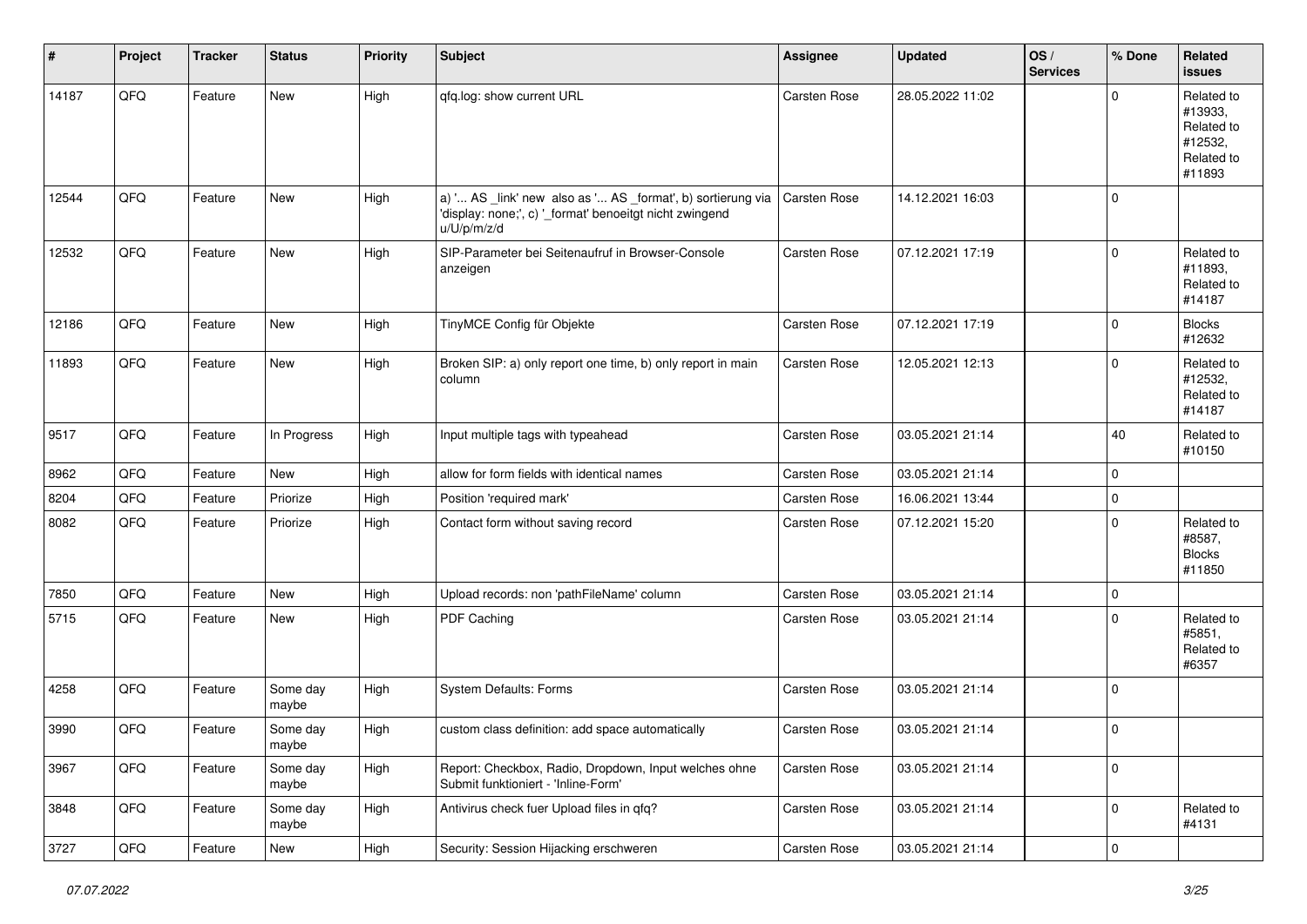| #     | Project | <b>Tracker</b> | <b>Status</b> | <b>Priority</b> | <b>Subject</b>                                                           | <b>Assignee</b>        | <b>Updated</b>   | OS/<br><b>Services</b> | % Done      | <b>Related</b><br>issues                     |
|-------|---------|----------------|---------------|-----------------|--------------------------------------------------------------------------|------------------------|------------------|------------------------|-------------|----------------------------------------------|
| 11237 | QFQ     | <b>Bug</b>     | <b>New</b>    | High            | Radiobutton / parameter.buttonClass= btn-default - kein dirty<br>Trigger | Benjamin Baer          | 03.05.2021 21:12 |                        | $\Omega$    | Related to<br>#10766                         |
| 11057 | QFQ     | <b>Bug</b>     | New           | High            | Checkboxes ohne span.checkmark im Report werden<br>ausgeblendet          | Benjamin Baer          | 03.05.2021 21:12 |                        | $\mathbf 0$ | Related to<br>#11039                         |
| 9548  | QFQ     | Feature        | Feedback      | High            | FormElement: Pattern mismatch - optional report only on<br>focus lost    | Benjamin Baer          | 03.05.2021 21:14 |                        | $\mathbf 0$ |                                              |
| 7602  | QFQ     | Feature        | ToDo          | High            | Multi Select: with checkboxes                                            | Benjamin Baer          | 22.03.2022 09:07 |                        | $\mathbf 0$ |                                              |
| 10766 | QFQ     | <b>Bug</b>     | <b>New</b>    | High            | Radiobutton / parameter.buttonClass=btn-default: dynamic<br>update       |                        | 03.05.2021 21:12 |                        | $\mathbf 0$ | Related to<br>#11237                         |
| 10114 | QFQ     | Feature        | <b>New</b>    | High            | Symbol (Link): 'G:' (Glyphicon) replaced by 'i:' (icon)                  |                        | 07.12.2021 17:19 |                        | $\Omega$    | Related to<br>#3797,<br>Related to<br>#4194  |
| 13609 | QFQ     | Feature        | New           | Normal          | QFQ Introduction: Seite aufloesen                                        | Philipp<br>Gröbelbauer | 28.05.2022 11:02 |                        | $\mathbf 0$ |                                              |
| 8316  | QFQ     | <b>Bug</b>     | Feedback      | Normal          | Documentation/Behaviour for Nested Queries and<br>Record-Store confusing | Nicola Chiapolini      | 20.11.2019 09:14 |                        | $\mathbf 0$ |                                              |
| 10124 | QFQ     | Feature        | Feedback      | Normal          | gfg AAI-Login                                                            | Karin Niffeler         | 07.05.2020 09:36 |                        | $\mathbf 0$ |                                              |
| 14463 | QFQ     | Support        | New           | Normal          | TinyMCE: FormElement.size = <width>,<height></height></width>            | Enis Nuredini          | 03.07.2022 17:52 |                        | $\mathbf 0$ | Related to<br>#14455                         |
| 14455 | QFQ     | Support        | New           | Normal          | TinyMCE: Activate save button after upload picture over<br>drag&drop     | Enis Nuredini          | 03.07.2022 17:53 |                        | $\Omega$    | Related to<br>#14463                         |
| 14395 | QFQ     | Support        | New           | Normal          | FormEditor: Virtual table columns                                        | Enis Nuredini          | 21.06.2022 16:09 |                        | $\mathbf 0$ |                                              |
| 14377 | QFQ     | Bug            | <b>New</b>    | Normal          | Documentation > General Tips: white page after migration                 | Enis Nuredini          | 19.06.2022 16:37 |                        | $\mathbf 0$ |                                              |
| 14322 | QFQ     | <b>Bug</b>     | New           | Normal          | Form Load: by default no scroll (save & close should be<br>visible)      | Enis Nuredini          | 15.06.2022 14:12 |                        | $\mathbf 0$ | Related to<br>#14321,<br>Related to<br>#6232 |
| 13943 | QFQ     | Bug            | Priorize      | Normal          | unable to find formgroup                                                 | Enis Nuredini          | 28.05.2022 11:03 |                        | $\mathbf 0$ |                                              |
| 13899 | QFQ     | <b>Bug</b>     | ToDo          | Normal          | Selenium: zum laufen bringen                                             | Enis Nuredini          | 25.03.2022 10:24 |                        | $\pmb{0}$   |                                              |
| 13767 | QFQ     | <b>Bug</b>     | Feedback      | Normal          | date/time-picker: required shows up/down button orange                   | Enis Nuredini          | 16.05.2022 23:16 |                        | $\mathbf 0$ |                                              |
| 12989 | QFQ     | <b>Bug</b>     | New           | Normal          | empty string does not trigger dynamic update                             | Enis Nuredini          | 28.05.2022 11:09 |                        | $\pmb{0}$   |                                              |
| 14376 | QFQ     | Feature        | New           | Normal          | QFQ Bootstrap: if missing, create stored procedures                      | Enis Nuredini          | 19.06.2022 16:37 |                        | $\pmb{0}$   |                                              |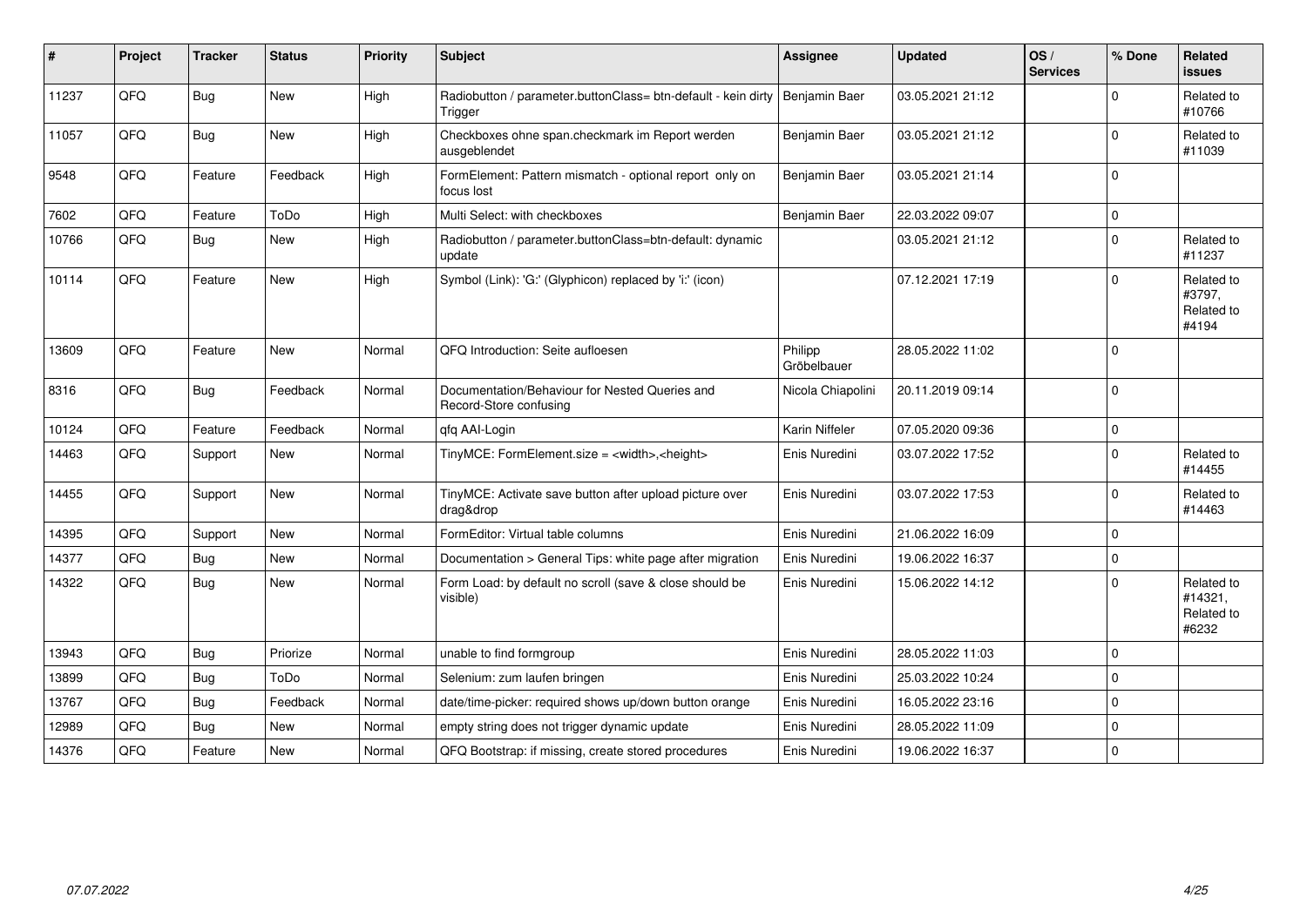| $\vert$ # | Project | <b>Tracker</b> | <b>Status</b>     | <b>Priority</b> | <b>Subject</b>                                                                        | <b>Assignee</b> | <b>Updated</b>   | OS/<br><b>Services</b> | % Done      | Related<br><b>issues</b>                                                                                                                                              |
|-----------|---------|----------------|-------------------|-----------------|---------------------------------------------------------------------------------------|-----------------|------------------|------------------------|-------------|-----------------------------------------------------------------------------------------------------------------------------------------------------------------------|
| 14320     | QFQ     | Feature        | In Progress       | Normal          | Allow specific HTML Tags and Attributes: general, TinyMCE                             | Enis Nuredini   | 04.07.2022 14:09 |                        | $\Omega$    | Related to<br>#12664,<br>Related to<br>#12039,<br>Related to<br>#11702,<br>Related to<br>#7239,<br>Related to<br>#3708,<br>Related to<br>#3646,<br>Related to<br>#880 |
| 14227     | QFQ     | Feature        | <b>New</b>        | Normal          | Selenium Konkurrenz: cypress.io                                                       | Enis Nuredini   | 28.05.2022 11:02 |                        | $\mathbf 0$ |                                                                                                                                                                       |
| 14028     | QFQ     | Feature        | New               | Normal          | Required notification: visual nicer                                                   | Enis Nuredini   | 28.05.2022 11:01 |                        | $\mathbf 0$ |                                                                                                                                                                       |
| 13945     | QFQ     | Feature        | New               | Normal          | As _link: content before/after link                                                   | Enis Nuredini   | 28.05.2022 11:01 |                        | $\mathbf 0$ | Related to<br>#12262                                                                                                                                                  |
| 13900     | QFQ     | Feature        | Priorize          | Normal          | Selenium: Check das Cookie/PDF funktioniert                                           | Enis Nuredini   | 25.03.2022 12:45 |                        | $\mathbf 0$ |                                                                                                                                                                       |
| 13608     | QFQ     | Feature        | Some day<br>maybe | Normal          | Automatic Browser Language Redirect                                                   | Enis Nuredini   | 17.06.2022 08:35 |                        | $\mathbf 0$ |                                                                                                                                                                       |
| 13572     | QFQ     | Feature        | Feedback          | Normal          | Form Load: misleading error message on trying to load non<br>existent primary record  | Enis Nuredini   | 16.05.2022 23:16 |                        | 100         |                                                                                                                                                                       |
| 12262     | QFQ     | Feature        | ToDo              | Normal          | Form buttons on top: more customable                                                  | Enis Nuredini   | 17.06.2022 10:44 |                        | $\mathbf 0$ | Related to<br>#13945, Has<br>duplicate<br>#4046, Has<br>duplicate<br>#10080                                                                                           |
| 11892     | QFQ     | Feature        | New               | Normal          | tablesorter: columns with links are hard to order - new<br>qualifier 'Y: <ord>'</ord> | Enis Nuredini   | 23.03.2022 09:22 |                        | $\mathbf 0$ |                                                                                                                                                                       |
| 10782     | QFQ     | Feature        | Feedback          | Normal          | Tiny MCE: Image Upload                                                                | Enis Nuredini   | 16.05.2022 23:16 |                        | $\mathbf 0$ | Related to<br>#12452                                                                                                                                                  |
| 10569     | QFQ     | Feature        | Priorize          | Normal          | link blank more safe                                                                  | Enis Nuredini   | 25.03.2022 12:44 |                        | $\mathbf 0$ |                                                                                                                                                                       |
| 10463     | QFQ     | Feature        | New               | Normal          | Report_link: expliztes setzen von HTML Tags (Bedarf fuer<br>'data-selenium' & 'id')   | Enis Nuredini   | 23.03.2022 09:23 |                        | $\mathbf 0$ | Related to<br>#7648                                                                                                                                                   |
| 3864      | QFQ     | Feature        | New               | Normal          | Encrypt / decrypt field                                                               | Enis Nuredini   | 30.06.2022 16:29 |                        | $\mathbf 0$ |                                                                                                                                                                       |
| 3613      | QFQ     | Bug            | Some day<br>maybe | Normal          | note /note unchecked -> note div (col-md) wird weiterhin<br>gerendert                 | Elias Villiger  | 01.02.2020 23:19 |                        | 100         |                                                                                                                                                                       |
| 11347     | QFQ     | <b>Bug</b>     | Feedback          | Normal          | If Bedingungen funktionieren nicht korrekt                                            | Christoph Fuchs | 21.03.2021 20:37 |                        | $\pmb{0}$   |                                                                                                                                                                       |
| 14464     | QFQ     | Support        | New               | Normal          | Exception: Missing button to edit FormElement with broken<br>sqlValidate / beforeLoad | Carsten Rose    | 04.07.2022 00:13 |                        | $\mathbf 0$ |                                                                                                                                                                       |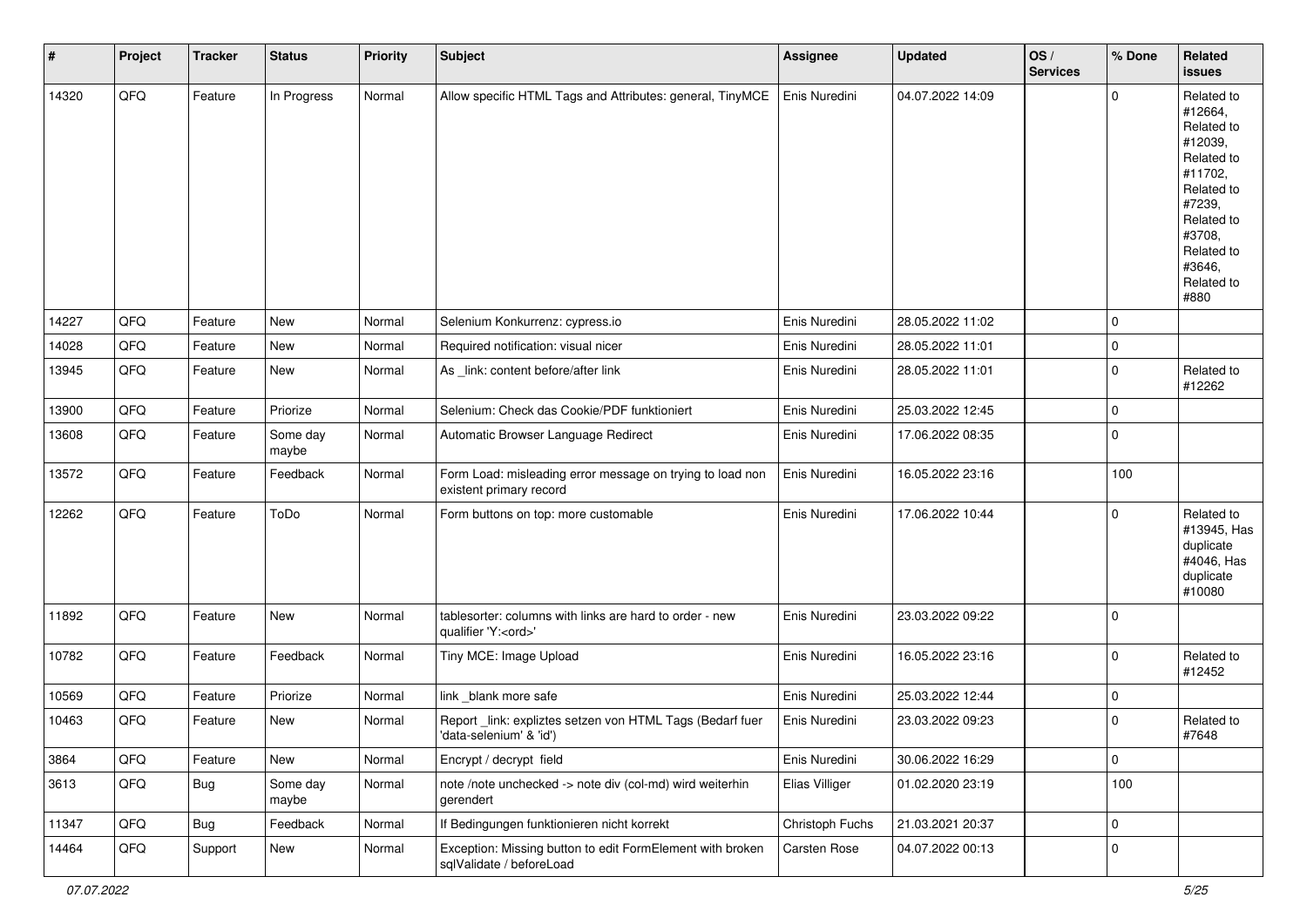| #     | Project | <b>Tracker</b> | <b>Status</b> | <b>Priority</b> | <b>Subject</b>                                                                                                                                      | Assignee            | <b>Updated</b>   | OS/<br><b>Services</b> | % Done    | Related<br>issues                             |
|-------|---------|----------------|---------------|-----------------|-----------------------------------------------------------------------------------------------------------------------------------------------------|---------------------|------------------|------------------------|-----------|-----------------------------------------------|
| 14323 | QFQ     | <b>Bug</b>     | In Progress   | Normal          | Report: render=both single - no impact                                                                                                              | Carsten Rose        | 19.06.2022 18:31 |                        | $\Omega$  |                                               |
| 14305 | QFQ     | <b>Bug</b>     | New           | Normal          | Inline Report editing does not create history entries                                                                                               | Carsten Rose        | 10.06.2022 11:55 |                        | $\Omega$  |                                               |
| 14304 | QFQ     | <b>Bug</b>     | New           | Normal          | table sorter view safer does not work                                                                                                               | Carsten Rose        | 10.06.2022 11:49 |                        | $\Omega$  |                                               |
| 14283 | QFQ     | <b>Bug</b>     | Priorize      | Normal          | HEIC / HEIF convert doesn't trigger                                                                                                                 | Carsten Rose        | 19.06.2022 16:37 |                        | $\Omega$  |                                               |
| 14233 | QFQ     | <b>Bug</b>     | New           | Normal          | AS _link: question - HTML is not rendered                                                                                                           | <b>Carsten Rose</b> | 28.05.2022 11:02 |                        | $\Omega$  |                                               |
| 14175 | QFQ     | <b>Bug</b>     | In Progress   | Normal          | Opening a form with no QFQ Session cookie fails                                                                                                     | Carsten Rose        | 03.06.2022 10:40 |                        | $\Omega$  |                                               |
| 14091 | QFQ     | <b>Bug</b>     | New           | Normal          | inconsistent template path for twig                                                                                                                 | Carsten Rose        | 19.04.2022 18:36 |                        | $\Omega$  |                                               |
| 14077 | QFQ     | Bug            | New           | Normal          | As _link: Attribute 'class' missing by r:1 and r:3 - but should<br>set                                                                              | <b>Carsten Rose</b> | 28.05.2022 11:02 |                        | $\Omega$  | Related to<br>#5342,<br>Related to<br>#4343   |
| 13706 | QFQ     | <b>Bug</b>     | New           | Normal          | Wrong CheckType in FieldElement LastStatus of Form Cron                                                                                             | Carsten Rose        | 21.01.2022 18:20 |                        | $\Omega$  |                                               |
| 13659 | QFQ     | <b>Bug</b>     | <b>New</b>    | Normal          | wrong sanitize class applied to R-store                                                                                                             | Carsten Rose        | 15.01.2022 14:23 |                        | $\Omega$  |                                               |
| 13592 | QFQ     | Bug            | New           | Normal          | QFQ Build Queue: das vergeben von Tags klappt nicht. Es<br>werden keine Releases gebaut.                                                            | Carsten Rose        | 19.03.2022 17:45 |                        | $\Omega$  |                                               |
| 13460 | QFQ     | Bug            | New           | Normal          | Doc: Password set/reset  password should not processed<br>with 'html encode'                                                                        | Carsten Rose        | 19.03.2022 17:46 |                        | $\Omega$  |                                               |
| 13451 | QFQ     | <b>Bug</b>     | New           | Normal          | Character Counter / Max Character: Problem in Safari                                                                                                | Carsten Rose        | 15.04.2022 17:18 |                        | $\Omega$  |                                               |
| 13332 | QFQ     | <b>Bug</b>     | New           | Normal          | Multi Form: Required Felder werden visuell nicht markiert.                                                                                          | Carsten Rose        | 19.03.2022 17:47 |                        | $\Omega$  |                                               |
| 13331 | QFQ     | <b>Bug</b>     | New           | Normal          | Multi Form: Clear Icon misplaced                                                                                                                    | Carsten Rose        | 19.03.2022 17:47 |                        | $\Omega$  |                                               |
| 12716 | QFQ     | <b>Bug</b>     | New           | Normal          | template group: Pattern only applied to first instance                                                                                              | Carsten Rose        | 19.03.2022 17:47 |                        | $\Omega$  |                                               |
| 12714 | QFQ     | <b>Bug</b>     | New           | Normal          | Conversion of GIF to PDF broken when GIF contains Alpha.                                                                                            | <b>Carsten Rose</b> | 19.03.2022 17:49 |                        | $\Omega$  |                                               |
| 12581 | QFQ     | Bug            | New           | Normal          | Form.forward=close: Record 'new' in new browser tab ><br>save (& close) >> Form is not reloaded with new created<br>record id and stays in mode=new | Carsten Rose        | 19.03.2022 17:48 |                        | $\Omega$  |                                               |
| 12546 | QFQ     | Bug            | Feedback      | Normal          | Branch 'Development' - Unit Tests mit dirty workaround<br>angepasst                                                                                 | Carsten Rose        | 19.03.2022 17:48 |                        | $\Omega$  |                                               |
| 12520 | QFQ     | <b>Bug</b>     | New           | Normal          | Switch FE User: still active even FE User session expired                                                                                           | Carsten Rose        | 19.03.2022 17:48 |                        | $\Omega$  |                                               |
| 12512 | QFQ     | <b>Bug</b>     | New           | Normal          | Some MySQL Installation can't use 'stored procedures'                                                                                               | Carsten Rose        | 19.03.2022 17:48 |                        | $\Omega$  |                                               |
| 12327 | QFQ     | <b>Bug</b>     | New           | Normal          | Copy to clipboard: Glyphicon can not be changed                                                                                                     | <b>Carsten Rose</b> | 27.12.2021 17:59 |                        | $\Omega$  |                                               |
| 12325 | QFQ     | Bug            | Priorize      | Normal          | MultiDB form.dblndex not working for report syntax                                                                                                  | Carsten Rose        | 07.09.2021 13:37 |                        | $\Omega$  | Related to<br>#12145,<br>Related to<br>#12314 |
| 12187 | QFQ     | Bug            | New           | Normal          | Trigger FormAsFile() via Report: probably problem with multi<br>DB setup                                                                            | Carsten Rose        | 20.03.2021 21:20 |                        | $\Omega$  |                                               |
| 12133 | QFQ     | Bug            | New           | Normal          | NPM, phpSpreadSheet aktualisieren                                                                                                                   | Carsten Rose        | 15.03.2021 09:04 |                        | $\pmb{0}$ |                                               |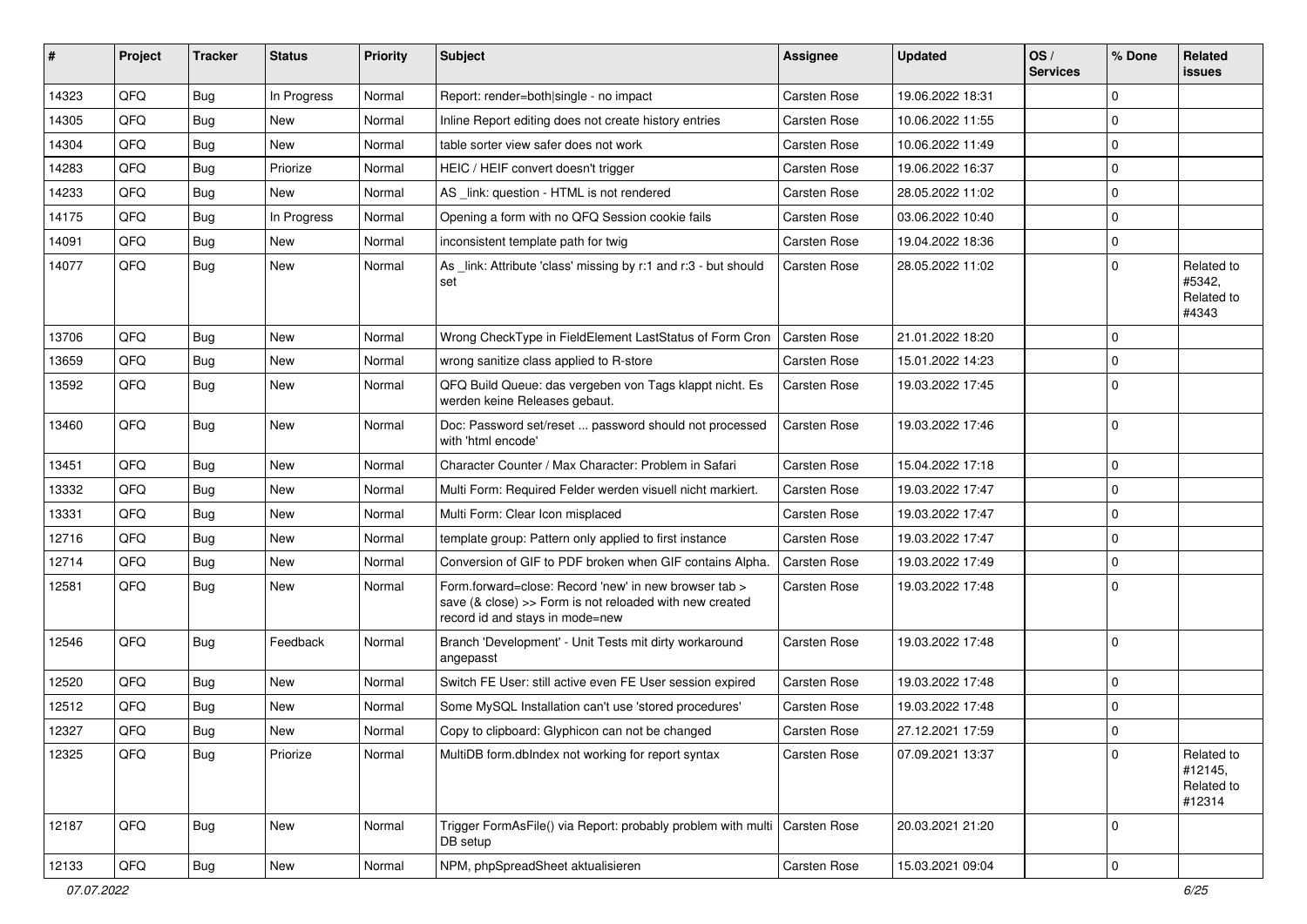| #     | Project | <b>Tracker</b> | <b>Status</b> | <b>Priority</b> | <b>Subject</b>                                                                      | <b>Assignee</b> | <b>Updated</b>   | OS/<br><b>Services</b> | % Done      | Related<br>issues                                                                                                              |
|-------|---------|----------------|---------------|-----------------|-------------------------------------------------------------------------------------|-----------------|------------------|------------------------|-------------|--------------------------------------------------------------------------------------------------------------------------------|
| 12045 | QFQ     | <b>Bug</b>     | New           | Normal          | templateGroup afterSave FE: Aufruf ohne<br>sglHonorFormElements funktioniert nicht  | Carsten Rose    | 18.02.2021 16:33 |                        | $\Omega$    |                                                                                                                                |
| 12040 | QFQ     | <b>Bug</b>     | New           | Normal          | FE Mode 'hidden' für zwei FEs auf einer Zeile                                       | Carsten Rose    | 18.02.2021 10:13 |                        | $\mathbf 0$ |                                                                                                                                |
| 11752 | QFG     | <b>Bug</b>     | New           | Normal          | checkbox renders multiple input elements with same name                             | Carsten Rose    | 17.12.2020 14:58 |                        | $\Omega$    | Related to<br>#11750                                                                                                           |
| 11695 | QFQ     | <b>Bug</b>     | New           | Normal          | MultiForm required FE Error                                                         | Carsten Rose    | 04.12.2020 13:34 |                        | $\Omega$    |                                                                                                                                |
| 11668 | QFQ     | <b>Bug</b>     | New           | Normal          | Play function.sql - problem with mysql                                              | Carsten Rose    | 03.05.2021 20:48 |                        | $\Omega$    |                                                                                                                                |
| 11667 | QFQ     | <b>Bug</b>     | New           | Normal          | MySQL mariadb-server-10.3: Incorrect datetime value                                 | Carsten Rose    | 03.05.2021 20:48 |                        | $\Omega$    |                                                                                                                                |
| 11517 | QFQ     | <b>Bug</b>     | In Progress   | Normal          | extraButtonInfo Broken for multiple FormElements                                    | Carsten Rose    | 12.05.2022 13:12 |                        | $\Omega$    | Related to<br>#7890,<br>Related to<br>#3811, Has<br>duplicate<br>#10905, Has<br>duplicate<br>#10553, Has<br>duplicate<br>#6779 |
| 11239 | QFQ     | <b>Bug</b>     | New           | Normal          | Radiobutton (plain): horizontales Rendern abhängig vom<br>Datentyp in der Datenbank | Carsten Rose    | 30.09.2020 18:37 |                        | $\Omega$    |                                                                                                                                |
| 10937 | QFQ     | <b>Bug</b>     | New           | Normal          | Fehler mit abhängigen Select- Feldern beim Positionieren                            | Carsten Rose    | 12.11.2020 23:45 |                        | $\Omega$    |                                                                                                                                |
| 10704 | QFQ     | <b>Bug</b>     | New           | Normal          | wkhtml problem rendering fullCalendar.js / fabric.js >><br>successor: puppeteer     | Carsten Rose    | 12.11.2020 23:45 |                        | $\Omega$    | Related to<br>#5024,<br>Related to<br>#4650,<br>Related to<br>#10715                                                           |
| 10661 | QFG     | <b>Bug</b>     | In Progress   | Normal          | Typo3 Warnungen                                                                     | Carsten Rose    | 07.09.2021 13:23 |                        | $\Omega$    | Related to<br>#12440                                                                                                           |
| 10658 | QFQ     | Bug            | New           | Normal          | processReadOnly broken                                                              | Carsten Rose    | 27.05.2020 17:55 |                        | 0           |                                                                                                                                |
| 10588 | QFQ     | <b>Bug</b>     | New           | Normal          | typeahed Tag: Doku anpassen                                                         | Carsten Rose    | 12.11.2020 23:45 |                        | $\Omega$    |                                                                                                                                |
| 10322 | QFQ     | <b>Bug</b>     | New           | Normal          | FormElement / Radio: missing column 'enum' >> FE not<br>reported                    | Carsten Rose    | 07.05.2020 09:37 |                        | $\Omega$    |                                                                                                                                |
| 10082 | QFQ     | Bug            | New           | Normal          | FE.type=SELECT - 'sanatize' Class                                                   | Carsten Rose    | 07.05.2020 09:36 |                        | 0           | Related to<br>#10081                                                                                                           |
| 9975  | QFQ     | Bug            | Priorize      | Normal          | Dropdown Menu: 'r:3' broken                                                         | Carsten Rose    | 01.02.2020 10:13 |                        | 0           |                                                                                                                                |
| 9958  | QFQ     | Bug            | Priorize      | Normal          | Broken subrecord query: no error message                                            | Carsten Rose    | 05.02.2021 15:15 |                        | 0           |                                                                                                                                |
| 9947  | QFQ     | Bug            | Priorize      | Normal          | Unwanted error message if missing 'typeAheadSqlPrefetch'                            | Carsten Rose    | 01.02.2020 10:13 |                        | 0           |                                                                                                                                |
| 9862  | QFQ     | <b>Bug</b>     | Priorize      | Normal          | Failed writing to sql mail qfq.log should throw an exception                        | Carsten Rose    | 01.02.2020 10:13 |                        | $\mathbf 0$ |                                                                                                                                |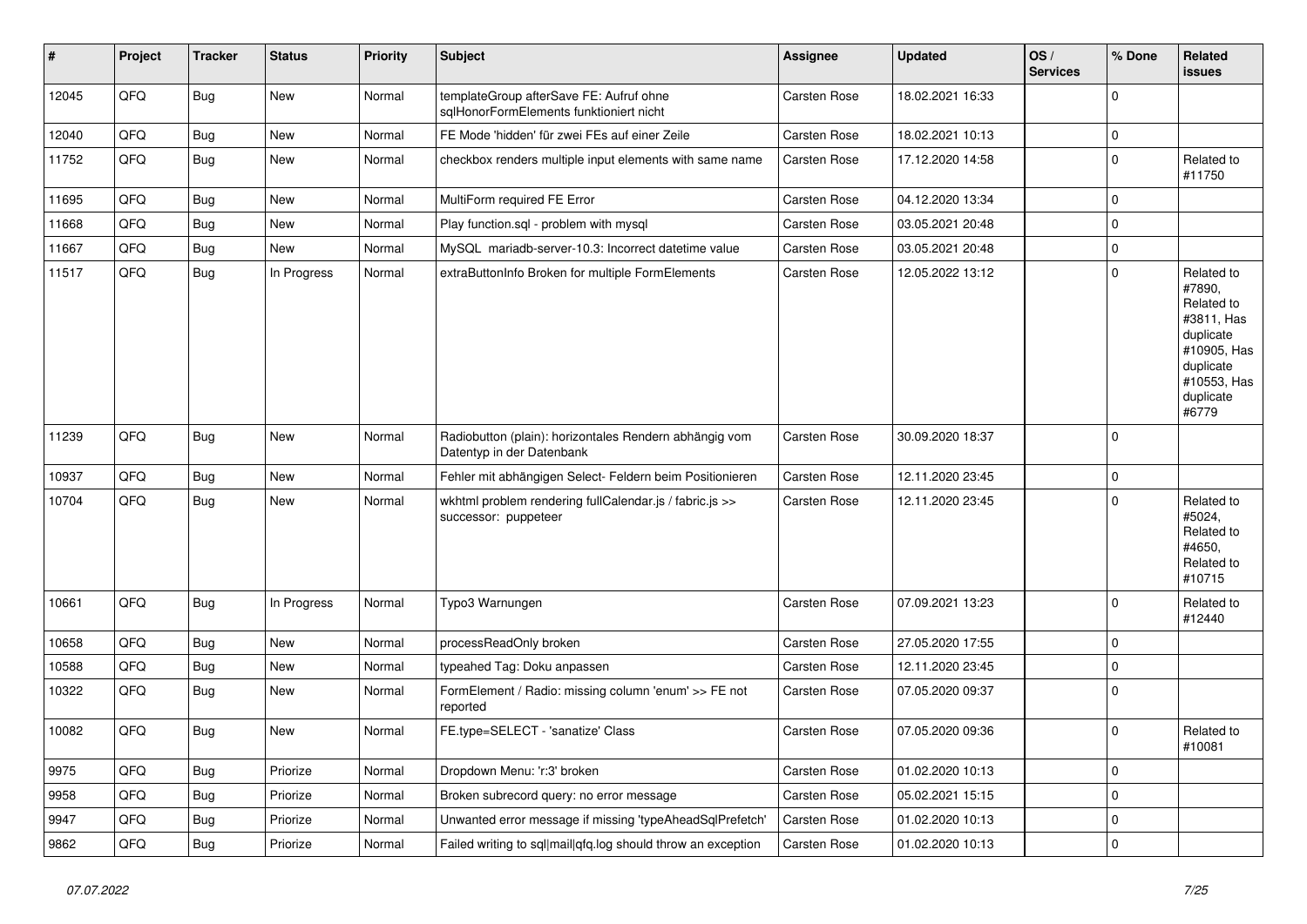| #    | Project | <b>Tracker</b> | <b>Status</b>     | <b>Priority</b> | <b>Subject</b>                                                                                           | <b>Assignee</b>     | <b>Updated</b>   | OS/<br><b>Services</b> | % Done      | <b>Related</b><br><b>issues</b>                                         |
|------|---------|----------------|-------------------|-----------------|----------------------------------------------------------------------------------------------------------|---------------------|------------------|------------------------|-------------|-------------------------------------------------------------------------|
| 9834 | QFQ     | <b>Bug</b>     | Priorize          | Normal          | Input elements with tag 'disabled' are missing on<br>form-submit: server option 'processReadOnly' broken | Carsten Rose        | 07.12.2021 16:43 |                        | $\Omega$    | Related to<br>#9691,<br>Related to<br>#5305, Has<br>duplicate<br>#12331 |
| 9783 | QFQ     | Bug            | New               | Normal          | Email with special characters                                                                            | <b>Carsten Rose</b> | 01.02.2020 23:22 |                        | $\mathbf 0$ |                                                                         |
| 9773 | QFQ     | <b>Bug</b>     | <b>New</b>        | Normal          | form.parameter.formModeGlobal=requiredOff                                                                | Carsten Rose        | 01.02.2020 15:56 |                        | $\mathbf 0$ |                                                                         |
| 9691 | QFQ     | <b>Bug</b>     | In Progress       | Normal          | Checkbox: dynamic update > readonly                                                                      | Carsten Rose        | 01.02.2020 23:22 |                        | 50          | Related to<br>#9834                                                     |
| 9669 | QFQ     | <b>Bug</b>     | Some day<br>maybe | Normal          | Checkbox / Template Group: radio/checkbox visible broken<br>after 'add'                                  | <b>Carsten Rose</b> | 16.06.2021 13:47 |                        | $\pmb{0}$   | Related to<br>#8091                                                     |
| 9533 | QFQ     | <b>Bug</b>     | New               | Normal          | FE.type=upload: Check in 'beforeSave' if upload is given                                                 | Carsten Rose        | 01.02.2020 23:22 |                        | $\mathbf 0$ | Related to<br>#11523                                                    |
| 9317 | QFQ     | <b>Bug</b>     | New               | Normal          | FE.type=note: with dynamic show/hidden an empty label<br>causes trouble                                  | Carsten Rose        | 01.02.2020 23:22 |                        | $\Omega$    |                                                                         |
| 9281 | QFQ     | <b>Bug</b>     | Some day<br>maybe | Normal          | Allow STRICT_TRANS_TABLES                                                                                | Carsten Rose        | 02.01.2021 18:43 |                        | $\mathbf 0$ |                                                                         |
| 9275 | QFQ     | <b>Bug</b>     | New               | Normal          | autcron: t3 page, which takes to long to respond, is not<br>reported properly                            | Carsten Rose        | 01.02.2020 23:22 |                        | 100         |                                                                         |
| 9177 | QFQ     | <b>Bug</b>     | <b>New</b>        | Normal          | Bug? QFQ tries to save an action FE, which has real<br>existing column name                              | Carsten Rose        | 01.02.2020 23:22 |                        | $\mathbf 0$ |                                                                         |
| 9127 | QFQ     | <b>Bug</b>     | <b>New</b>        | Normal          | Error Message: change 'roll over' color - text not readable                                              | Carsten Rose        | 01.02.2020 23:22 |                        | $\pmb{0}$   |                                                                         |
| 9077 | QFQ     | <b>Bug</b>     | New               | Normal          | typeAheadSql: report broken SQL                                                                          | Carsten Rose        | 29.06.2022 22:35 |                        | $\pmb{0}$   | Related to<br>#4018                                                     |
| 9013 | QFQ     | <b>Bug</b>     | <b>New</b>        | Normal          | Error in Twig template not handled                                                                       | Carsten Rose        | 20.10.2021 13:43 |                        | $\mathbf 0$ |                                                                         |
| 8106 | QFQ     | <b>Bug</b>     | Some day<br>maybe | Normal          | Dynamic Update: Feld kann nicht auf empty zurückgesetzt<br>werden                                        | Carsten Rose        | 11.12.2019 16:01 |                        | $\mathbf 0$ |                                                                         |
| 8049 | QFQ     | <b>Bug</b>     | New               | Normal          | FE.type=note, column 'value': text moves some pixel to top<br>after save                                 | Carsten Rose        | 01.02.2020 23:22 |                        | $\Omega$    |                                                                         |
| 8037 | QFQ     | <b>Bug</b>     | Priorize          | Normal          | FE.type=upload (advanced mode): {{slaveId:V}} missing<br>during dynamic update                           | Carsten Rose        | 01.02.2020 10:13 |                        | $\Omega$    |                                                                         |
| 7890 | QFQ     | <b>Bug</b>     | <b>New</b>        | Normal          | FormElement 'required': extraButtonInfo not aligned                                                      | Carsten Rose        | 11.06.2021 21:17 |                        | $\mathbf 0$ | Related to<br>#11517                                                    |
| 7795 | QFQ     | Bug            | New               | Normal          | Readonly Form: Typeahead-Felder                                                                          | Carsten Rose        | 01.02.2020 23:22 |                        | $\mathbf 0$ | Related to<br>#10640                                                    |
| 7685 | QFQ     | <b>Bug</b>     | New               | Normal          | Open FormElement from QFQ error message and save<br>modified record: error about missing {{formId:F}}    | Carsten Rose        | 01.02.2020 23:22 |                        | $\mathbf 0$ |                                                                         |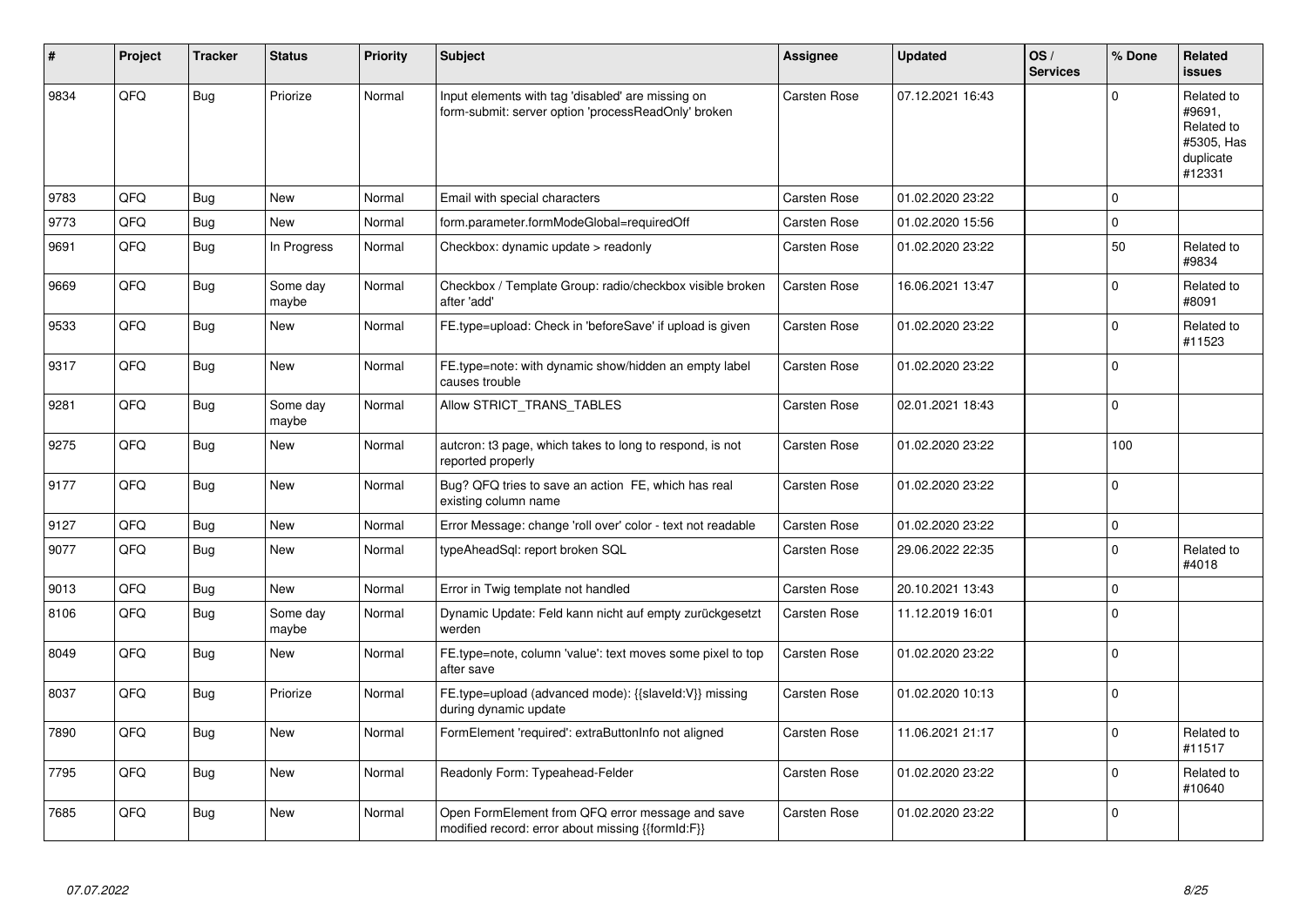| #    | Project | <b>Tracker</b> | <b>Status</b>     | <b>Priority</b> | <b>Subject</b>                                                                                                   | <b>Assignee</b>     | <b>Updated</b>   | OS/<br><b>Services</b> | % Done      | Related<br><b>issues</b> |
|------|---------|----------------|-------------------|-----------------|------------------------------------------------------------------------------------------------------------------|---------------------|------------------|------------------------|-------------|--------------------------|
| 7656 | QFQ     | <b>Bug</b>     | Priorize          | Normal          | FE with required, 'pattern' and 'extraButtonLock': always<br>complain about missing value                        | <b>Carsten Rose</b> | 01.02.2020 10:13 |                        | $\Omega$    |                          |
| 7616 | QFQ     | Bug            | Priorize          | Normal          | Selectlist with Enum & Dynamic Update                                                                            | <b>Carsten Rose</b> | 01.02.2020 10:13 |                        | $\Omega$    |                          |
| 7574 | QFQ     | <b>Bug</b>     | New               | Normal          | Substitute error: form element not reported / dont parse<br>Form.note                                            | <b>Carsten Rose</b> | 01.02.2020 23:21 |                        | $\mathbf 0$ |                          |
| 7547 | QFQ     | Bug            | New               | Normal          | Error Message in afterSave: wrong parameter column<br>reported                                                   | <b>Carsten Rose</b> | 01.02.2020 23:22 |                        | $\mathbf 0$ |                          |
| 7524 | QFQ     | Bug            | <b>New</b>        | Normal          | QFQ throws a 'General Error' if 'fileadmin/protected/log/' is<br>not writeable                                   | <b>Carsten Rose</b> | 01.02.2020 23:22 |                        | $\mathbf 0$ |                          |
| 7513 | QFQ     | Bug            | New               | Normal          | Radios not correct aligned                                                                                       | <b>Carsten Rose</b> | 01.02.2020 23:22 |                        | $\Omega$    |                          |
| 7512 | QFQ     | <b>Bug</b>     | <b>New</b>        | Normal          | FE: inputType=number >> 'pattern' is not respected                                                               | <b>Carsten Rose</b> | 01.02.2020 23:22 |                        | $\Omega$    |                          |
| 7261 | QFQ     | <b>Bug</b>     | <b>New</b>        | Normal          | Report pathFilename for user without path, only the filename                                                     | <b>Carsten Rose</b> | 01.02.2020 23:21 |                        | $\mathbf 0$ |                          |
| 7219 | QFQ     | <b>Bug</b>     | New               | Normal          | typeSheadSql / typeAheadSqlPrefetch: change to curly<br>braces                                                   | <b>Carsten Rose</b> | 01.02.2020 23:21 |                        | $\Omega$    |                          |
| 7014 | QFQ     | <b>Bug</b>     | <b>New</b>        | Normal          | Sending invalid emails succeeds when<br>debug.redirectAllMailTo is set                                           | <b>Carsten Rose</b> | 01.02.2020 23:21 |                        | $\Omega$    |                          |
| 7002 | QFQ     | <b>Bug</b>     | <b>New</b>        | Normal          | Dynamic Update: row does not disappear / appear                                                                  | <b>Carsten Rose</b> | 01.02.2020 23:22 |                        | $\mathbf 0$ |                          |
| 6912 | QFQ     | Bug            | <b>New</b>        | Normal          | error Message Var 'deadline' already set in SIP - in Form<br>with FE.value={{deadline:R:::{{deadlinePeriod:Y}}}} | <b>Carsten Rose</b> | 01.02.2020 23:21 |                        | $\Omega$    |                          |
| 6677 | QFQ     | <b>Bug</b>     | <b>New</b>        | Normal          | Error message FE Action Element: no/wrong FE reference<br>who cause the problem.                                 | <b>Carsten Rose</b> | 01.02.2020 23:21 |                        | $\Omega$    |                          |
| 6574 | QFQ     | Bug            | Priorize          | Normal          | gfg.log: Fehlermeldung wurde angezeigt, aber nicht geloggt                                                       | <b>Carsten Rose</b> | 01.02.2020 10:13 |                        | $\mathbf 0$ |                          |
| 6483 | QFQ     | Bug            | New               | Normal          | R Store funktioniert nicht bei 'Report Notation' im FE                                                           | Carsten Rose        | 01.02.2020 23:21 |                        | $\mathbf 0$ |                          |
| 6462 | QFQ     | <b>Bug</b>     | New               | Normal          | File Upload: Nutzlose Fehlermeldung wenn Datei zu gross                                                          | Carsten Rose        | 01.02.2020 23:21 |                        | $\Omega$    | Related to<br>#6139      |
| 5991 | QFQ     | <b>Bug</b>     | Some day<br>maybe | Normal          | URLs with ' ' or long parameter are problematic                                                                  | <b>Carsten Rose</b> | 01.02.2020 23:19 |                        | $\Omega$    |                          |
| 5768 | QFQ     | <b>Bug</b>     | Some day<br>maybe | Normal          | {{pageLanguage:T}}' missing if QFQ is called via api                                                             | Carsten Rose        | 01.02.2020 23:19 |                        | $\mathbf 0$ |                          |
| 5706 | QFQ     | <b>Bug</b>     | Some day<br>maybe | Normal          | upload: fileDestination needs to be sanatized                                                                    | Carsten Rose        | 01.02.2020 23:19 |                        | $\Omega$    |                          |
| 5576 | QFQ     | <b>Bug</b>     | New               | Normal          | Using MySQL 'DROP' requires privilege - wich is not really<br>necessary.                                         | Carsten Rose        | 01.02.2020 23:21 |                        | $\mathbf 0$ |                          |
| 5559 | QFQ     | Bug            | New               | Normal          | FE.type = Upload: 'accept' might contain variables                                                               | <b>Carsten Rose</b> | 11.05.2020 21:23 |                        | $\mathbf 0$ |                          |
| 5557 | QFQ     | Bug            | Some day<br>maybe | Normal          | Form load: STORE RECORD filled, but should be empty                                                              | <b>Carsten Rose</b> | 01.02.2020 23:19 |                        | $\mathbf 0$ |                          |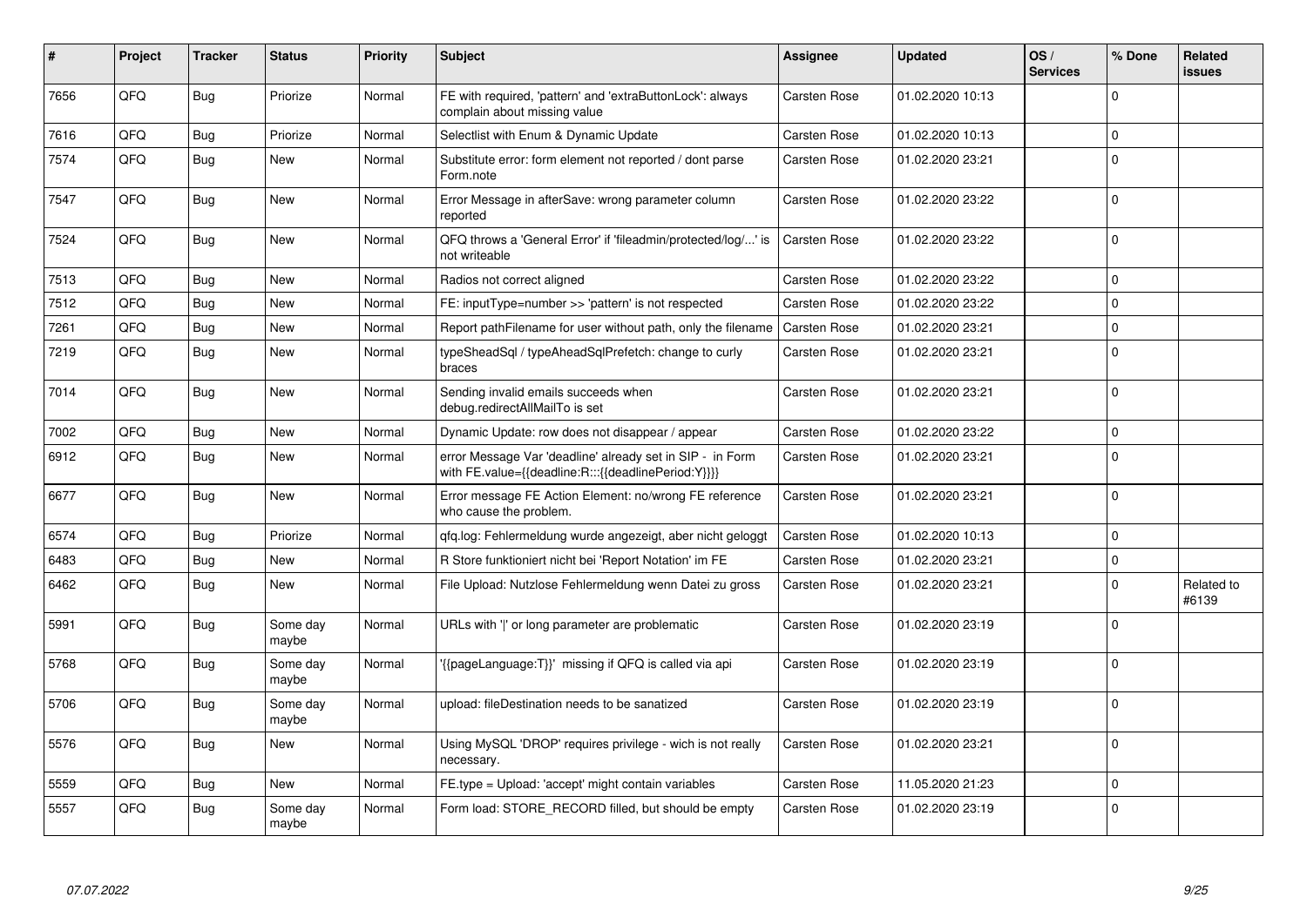| ∦    | Project | <b>Tracker</b> | <b>Status</b>     | <b>Priority</b> | <b>Subject</b>                                                                                                       | <b>Assignee</b>     | <b>Updated</b>   | OS/<br><b>Services</b> | % Done         | Related<br><b>issues</b>                       |
|------|---------|----------------|-------------------|-----------------|----------------------------------------------------------------------------------------------------------------------|---------------------|------------------|------------------------|----------------|------------------------------------------------|
| 5305 | QFQ     | <b>Bug</b>     | <b>New</b>        | Normal          | Upload FormElement: nicht disabled by readonly Form                                                                  | Carsten Rose        | 16.06.2021 13:43 |                        | $\Omega$       | Related to<br>#9347,<br>Related to<br>#9834    |
| 5021 | QFQ     | <b>Bug</b>     | Some day<br>maybe | Normal          | FE.typ=extra - during save displays error 'datum2' already<br>filled in STORE SIP - the value is stored nevertheless | Carsten Rose        | 01.02.2020 23:19 |                        | $\Omega$       | Related to<br>#3875                            |
| 4771 | QFQ     | <b>Bug</b>     | Some day<br>maybe | Normal          | qfq: select-down-values empty after save (edit-form for<br>program administrators)                                   | Carsten Rose        | 01.02.2020 23:20 |                        | $\Omega$       | Related to<br>#4549. Has<br>duplicate<br>#4282 |
| 4756 | QFQ     | Bug            | <b>New</b>        | Normal          | Form dirty even nothing changes                                                                                      | <b>Carsten Rose</b> | 11.12.2019 16:16 |                        | $\mathbf 0$    |                                                |
| 4659 | QFQ     | <b>Bug</b>     | Some day<br>maybe | Normal          | infoButtonExtra                                                                                                      | Carsten Rose        | 01.02.2020 23:20 |                        | $\Omega$       |                                                |
| 4651 | QFQ     | <b>Bug</b>     | Some day<br>maybe | Normal          | 'Loading document" Modal wird angezeigt bei uzhcd type=2<br>Ansicht                                                  | <b>Carsten Rose</b> | 01.02.2020 23:20 |                        | $\overline{0}$ |                                                |
| 4583 | QFQ     | <b>Bug</b>     | Some day<br>maybe | Normal          | Dynamic Update bei TypeAhead Feldern                                                                                 | Carsten Rose        | 01.02.2020 23:19 |                        | $\Omega$       |                                                |
| 4549 | QFQ     | <b>Bug</b>     | Some day<br>maybe | Normal          | TemplateGroups: FE.type SELECT loose selected value<br>after save                                                    | Carsten Rose        | 01.02.2020 23:20 |                        | $\Omega$       | Related to<br>#4548.<br>Related to<br>#4771    |
| 4528 | QFQ     | <b>Bug</b>     | Some day<br>maybe | Normal          | extraButtonLock mit SQLAhead Bug                                                                                     | <b>Carsten Rose</b> | 01.02.2020 23:19 |                        | $\mathbf 0$    |                                                |
| 4328 | QFQ     | <b>Bug</b>     | Some day<br>maybe | Normal          | Error Message: Show FE name/number on problems in FE                                                                 | <b>Carsten Rose</b> | 01.02.2020 23:20 |                        | $\Omega$       |                                                |
| 4293 | QFQ     | <b>Bug</b>     | Some day<br>maybe | Normal          | Download broken if token 'd:' is missing - but no error<br>message                                                   | <b>Carsten Rose</b> | 11.12.2019 16:03 |                        | $\Omega$       | Related to<br>#7514                            |
| 4092 | QFQ     | <b>Bug</b>     | Some day<br>maybe | Normal          | 1) Logging verbessern wann welches FE warum<br>ausgefuehrt wird, 2) Documentation: Best Practice Template<br>Group   | <b>Carsten Rose</b> | 01.02.2020 23:19 |                        | 0              | Related to<br>#3504                            |
| 4008 | QFQ     | Bug            | Some day<br>maybe | Normal          | FormElemen.type=sendmail: wrong 'TO' if 'real<br>name <rea@mail.to>' is used</rea@mail.to>                           | Carsten Rose        | 11.12.2019 16:03 |                        | $\Omega$       |                                                |
| 3895 | QFQ     | <b>Bug</b>     | Some day<br>maybe | Normal          | typeahead pedantic: on lehrkredit Idap webpass - if only one<br>person is in dropdown, such person can't be selected | <b>Carsten Rose</b> | 11.12.2019 16:03 |                        | $\Omega$       |                                                |
| 3882 | QFQ     | <b>Bug</b>     | Some day<br>maybe | Normal          | templateGroup: disable 'add' if limit is reached - funktioniert<br>nicht wenn bereits records existierten            | Carsten Rose        | 11.12.2019 16:03 |                        | 0              |                                                |
| 3811 | QFQ     | <b>Bug</b>     | Some day<br>maybe | Normal          | Dynamic Update: extraButtonInfo - Text aktualisieren                                                                 | Carsten Rose        | 11.12.2019 16:03 |                        | 0              | Related to<br>#11517                           |
| 3782 | QFQ     | Bug            | Priorize          | Normal          | Bei fehlerhafter Eingabe (z.B. Datum) sollte das erwartete<br>Format angezeigt werden                                | Carsten Rose        | 01.02.2020 10:13 |                        | 0              |                                                |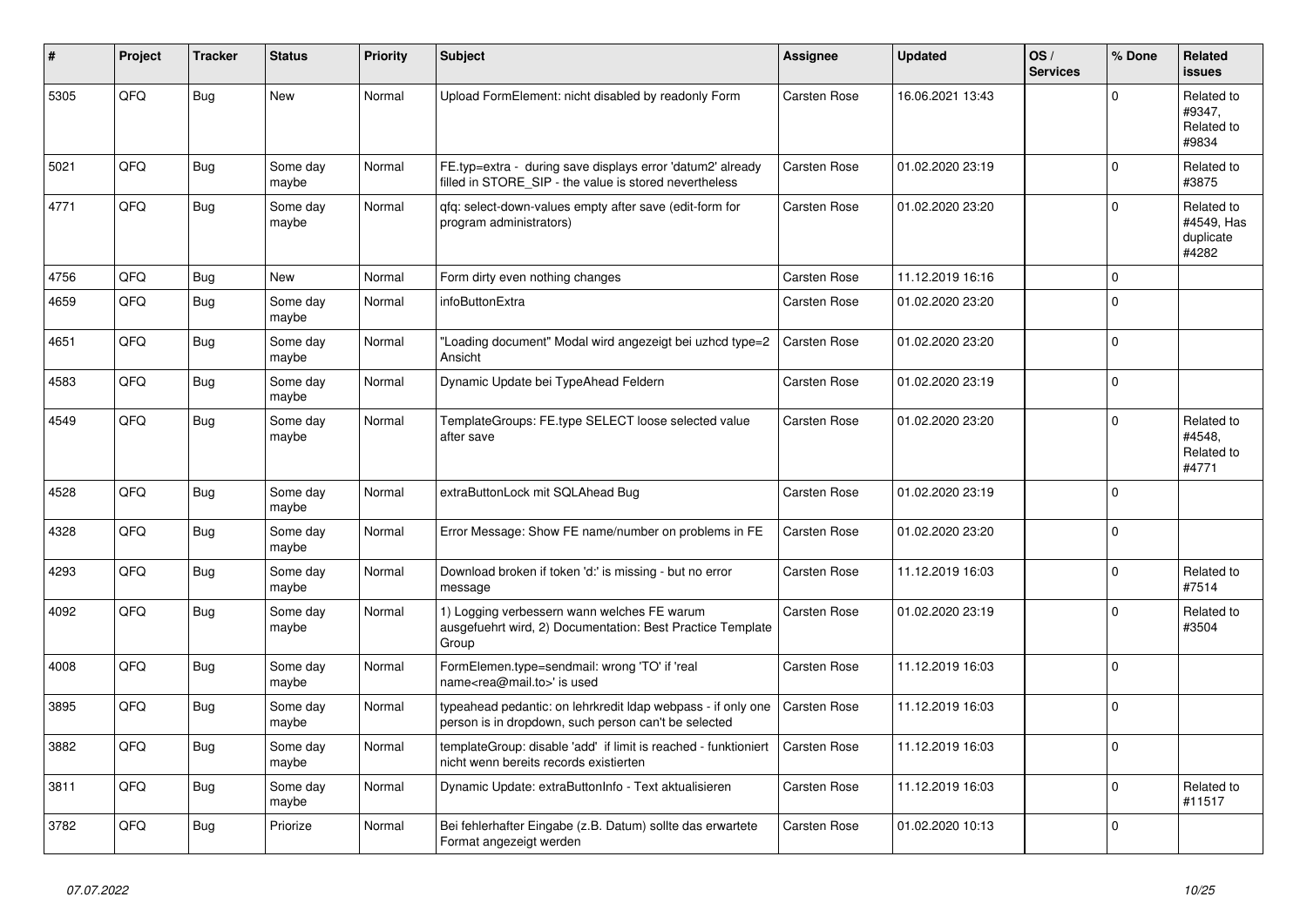| #     | Project | <b>Tracker</b> | <b>Status</b>              | <b>Priority</b> | <b>Subject</b>                                                                                                                | <b>Assignee</b>     | <b>Updated</b>   | OS/<br><b>Services</b> | % Done      | Related<br>issues                                                     |
|-------|---------|----------------|----------------------------|-----------------|-------------------------------------------------------------------------------------------------------------------------------|---------------------|------------------|------------------------|-------------|-----------------------------------------------------------------------|
| 3750  | QFQ     | Bug            | Some day<br>maybe          | Normal          | FE in a row: if one violates check, all are red                                                                               | Carsten Rose        | 11.12.2019 16:03 |                        | $\mathbf 0$ |                                                                       |
| 3682  | QFQ     | <b>Bug</b>     | Some day<br>maybe          | Normal          | Dynamic update: Radio buttons                                                                                                 | Carsten Rose        | 11.12.2019 16:02 |                        | $\Omega$    |                                                                       |
| 3588  | QFQ     | <b>Bug</b>     | Some day<br>maybe          | Normal          | templateGroup: versteckte Elemente werden weiterhin<br>gespeichert.                                                           | Carsten Rose        | 11.12.2019 16:02 |                        | $\Omega$    |                                                                       |
| 3547  | QFQ     | <b>Bug</b>     | <b>New</b>                 | Normal          | FE of type 'note' causes writing of empty fields.                                                                             | Carsten Rose        | 01.02.2020 23:21 |                        | 0           |                                                                       |
| 3349  | QFQ     | <b>Bug</b>     | Some day<br>maybe          | Normal          | config.qfq.ini: a) vertraegt keine '=' im Value (z.B. Passwort),<br>b) Values sollten in ticks einschliessbar sein (spaces, ) | Carsten Rose        | 11.12.2019 16:02 |                        | $\Omega$    |                                                                       |
| 3130  | QFQ     | <b>Bug</b>     | Some day<br>maybe          | Normal          | Debug Info's nicht korrekt nach 'New > Save'.                                                                                 | Carsten Rose        | 11.12.2019 16:03 |                        | 0           | Related to<br>#3253                                                   |
| 2643  | QFQ     | <b>Bug</b>     | Some day<br>maybe          | Normal          | Zend / PHP Webinars anschauen                                                                                                 | Carsten Rose        | 01.02.2020 15:56 |                        | $\mathbf 0$ |                                                                       |
| 14371 | QFQ     | Feature        | Priorize                   | Normal          | LDAP via REPORT                                                                                                               | <b>Carsten Rose</b> | 19.06.2022 16:37 |                        | $\mathbf 0$ |                                                                       |
| 14290 | QFQ     | Feature        | Priorize                   | Normal          | FormEditor: Show Table Definition                                                                                             | Carsten Rose        | 19.06.2022 16:37 |                        | $\Omega$    |                                                                       |
| 14090 | QFQ     | Feature        | New                        | Normal          | Nützliche _script funktionen                                                                                                  | Carsten Rose        | 28.05.2022 11:03 |                        | $\mathbf 0$ |                                                                       |
| 13843 | QFQ     | Feature        | <b>New</b>                 | Normal          | Create JWT via QFQ                                                                                                            | Carsten Rose        | 19.03.2022 17:42 |                        | $\mathbf 0$ |                                                                       |
| 13841 | QFQ     | Feature        | New                        | Normal          | Create PDF via iText - evaluate                                                                                               | Carsten Rose        | 19.03.2022 17:42 |                        | 0           |                                                                       |
| 13700 | QFQ     | Feature        | New                        | Normal          | Redesign qfq.io Seite                                                                                                         | Carsten Rose        | 19.03.2022 17:43 |                        | $\Omega$    |                                                                       |
| 13566 | QFQ     | Feature        | Ready to sync<br>(develop) | Normal          | Delete config-example.gfg.php file                                                                                            | Carsten Rose        | 23.12.2021 09:25 |                        | 0           |                                                                       |
| 13467 | QFQ     | Feature        | New                        | Normal          | ChangeLog Generator                                                                                                           | Carsten Rose        | 19.03.2022 17:46 |                        | $\mathbf 0$ | Related to<br>#11460                                                  |
| 13354 | QFQ     | Feature        | New                        | Normal          | Using Websocket in QFQ                                                                                                        | Carsten Rose        | 05.07.2022 16:26 |                        | $\mathbf 0$ | Related to<br>#11076                                                  |
| 13330 | QFQ     | Feature        | In Progress                | Normal          | Multi Form: Upload                                                                                                            | Carsten Rose        | 07.11.2021 12:40 |                        | 50          | Related to<br>#9706                                                   |
| 12679 | QFQ     | Feature        | New                        | Normal          | tablesorter: custom column width                                                                                              | Carsten Rose        | 16.06.2021 11:10 |                        | $\mathbf 0$ |                                                                       |
| 12664 | QFQ     | Feature        | New                        | Normal          | TinyMCE: report/remove malicous HTML/JS Code                                                                                  | Carsten Rose        | 19.03.2022 17:47 |                        | $\mathbf 0$ | Related to<br>#14320                                                  |
| 12632 | QFQ     | Feature        | <b>New</b>                 | Normal          | TinyMCE: Prepare CSS classes for images                                                                                       | Carsten Rose        | 04.06.2021 14:35 |                        | 100         | Blocked by<br>#12186                                                  |
| 12611 | QFQ     | Feature        | Some day<br>maybe          | Normal          | Refactoring: Bootstrap with Lazy Loading                                                                                      | Carsten Rose        | 08.06.2022 10:37 |                        | 0           | Related to<br>#12490,<br>Related to<br>#10013,<br>Related to<br>#7732 |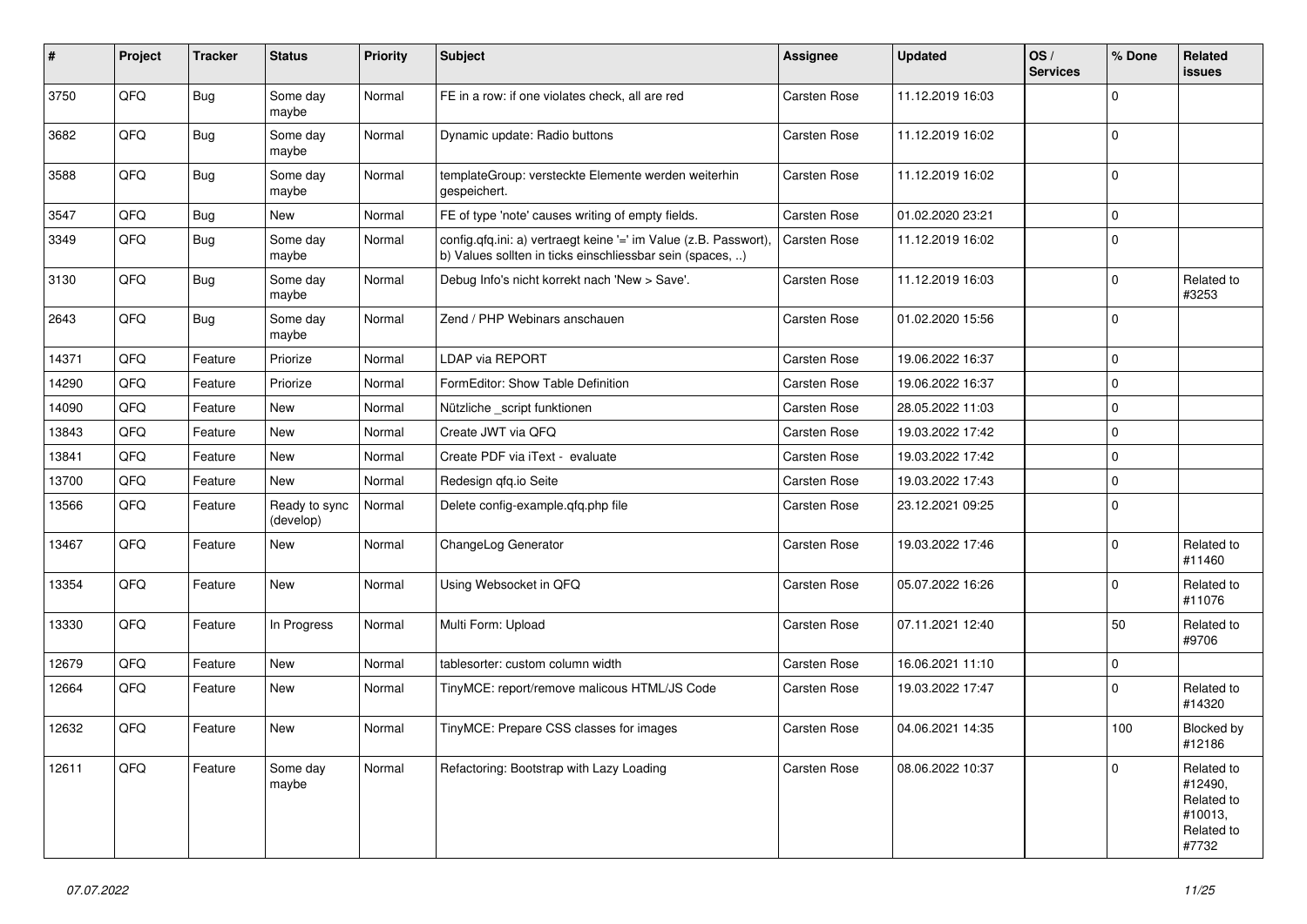| #     | <b>Project</b> | <b>Tracker</b> | <b>Status</b>     | <b>Priority</b> | <b>Subject</b>                                                                                                 | <b>Assignee</b>     | <b>Updated</b>   | OS/<br><b>Services</b> | % Done      | Related<br>issues                                                      |
|-------|----------------|----------------|-------------------|-----------------|----------------------------------------------------------------------------------------------------------------|---------------------|------------------|------------------------|-------------|------------------------------------------------------------------------|
| 12603 | QFQ            | Feature        | <b>New</b>        | Normal          | Dropdown (Select), Radio, checkbox:<br>itemListAlways={{!SELECT key, value}}                                   | Carsten Rose        | 19.03.2022 17:47 |                        | $\Omega$    |                                                                        |
| 12584 | QFQ            | Feature        | Feedback          | Normal          | T3 v10 migration script: replace alias-patterns (v11)                                                          | Carsten Rose        | 28.05.2022 11:12 |                        | 100         |                                                                        |
| 12504 | QFQ            | Feature        | Priorize          | Normal          | sql.log: report fe.id                                                                                          | Carsten Rose        | 05.05.2021 22:09 |                        | $\Omega$    |                                                                        |
| 12503 | QFQ            | Feature        | Priorize          | Normal          | Detect dangerous UPDATE statement with missing WHERE                                                           | <b>Carsten Rose</b> | 05.05.2021 22:09 |                        | $\pmb{0}$   |                                                                        |
| 12480 | QFQ            | Feature        | <b>New</b>        | Normal          | If QFQ upgrade is running, block further request                                                               | <b>Carsten Rose</b> | 03.05.2021 20:45 |                        | $\Omega$    |                                                                        |
| 12477 | QFQ            | Feature        | <b>New</b>        | Normal          | Support for refactoring: Form, FormElement, diverse<br>Tabellen/Spalten, tt-content Records                    | Carsten Rose        | 03.05.2021 20:45 |                        | $\mathbf 0$ |                                                                        |
| 12474 | QFQ            | Feature        | <b>New</b>        | Normal          | Check BaseConfigURL if it is given and the the last char is '/'                                                | Carsten Rose        | 03.05.2021 20:45 |                        | $\Omega$    |                                                                        |
| 12465 | QFQ            | Feature        | <b>New</b>        | Normal          | QFQ Function: use in FE to fill StoreRecord                                                                    | <b>Carsten Rose</b> | 05.05.2021 21:58 |                        | 0           |                                                                        |
| 12452 | QFQ            | Feature        | Priorize          | Normal          | BaseURL: alsways with '/' at the end                                                                           | Carsten Rose        | 19.06.2022 13:45 |                        | $\Omega$    | Related to<br>#10782                                                   |
| 12440 | QFQ            | Feature        | In Progress       | Normal          | Typo3 V10 upgrade (durchfuehren und testen)                                                                    | Carsten Rose        | 21.03.2022 09:53 |                        | 50          | Related to<br>#12357,<br>Related to<br>#12067,<br>Related to<br>#10661 |
| 12439 | QFQ            | Feature        | In Progress       | Normal          | TinyMCE Paste from Word & Character Count/Limit                                                                | Carsten Rose        | 05.05.2021 22:15 |                        | $\Omega$    |                                                                        |
| 12413 | QFQ            | Feature        | New               | Normal          | STORE TYPO3: enhance for {{be users.email:T}},<br>{{fe users.email:T}}                                         | Carsten Rose        | 03.05.2021 20:45 |                        | $\Omega$    | Related to<br>#12412,<br>Related to<br>#10012                          |
| 12412 | QFQ            | Feature        | <b>New</b>        | Normal          | Action/Escape qualifier 'e' (empty), '0': if given, an empty<br>string (or '0') will be treated as 'not found' | <b>Carsten Rose</b> | 08.05.2021 09:40 |                        | $\Omega$    | Related to<br>#12413,<br>Related to<br>#10012                          |
| 12400 | QFQ            | Feature        | <b>New</b>        | Normal          | Tutorial ist in QFQ Doku, Wird in der Suche gefunden, es<br>gibt aber kein Menupunkt - Inhalt ueberpruefen     | Carsten Rose        | 03.05.2021 20:45 |                        | $\Omega$    |                                                                        |
| 12337 | QFQ            | Feature        | Some day<br>maybe | Normal          | Database.php: better caching                                                                                   | Carsten Rose        | 16.09.2021 15:10 |                        | $\Omega$    |                                                                        |
| 12330 | QFQ            | Feature        | <b>New</b>        | Normal          | Copy to input field / text area / TinyMCE                                                                      | <b>Carsten Rose</b> | 07.04.2021 09:01 |                        | $\Omega$    |                                                                        |
| 12315 | QFQ            | Feature        | Some day<br>maybe | Normal          | Form History (Diffs) / Backups                                                                                 | Carsten Rose        | 16.09.2021 15:10 |                        | $\Omega$    |                                                                        |
| 12269 | QFQ            | Feature        | <b>New</b>        | Normal          | 2FA - Login                                                                                                    | <b>Carsten Rose</b> | 03.05.2021 20:45 |                        | 0           |                                                                        |
| 12163 | QFQ            | Feature        | <b>New</b>        | Normal          | Checkbox: table wrap                                                                                           | <b>Carsten Rose</b> | 03.05.2021 20:51 |                        | $\Omega$    |                                                                        |
| 12162 | QFQ            | Feature        | <b>New</b>        | Normal          | FE.type=sendmail: personalized mailing (several mails) via<br>template                                         | Carsten Rose        | 03.05.2021 20:45 |                        | $\Omega$    |                                                                        |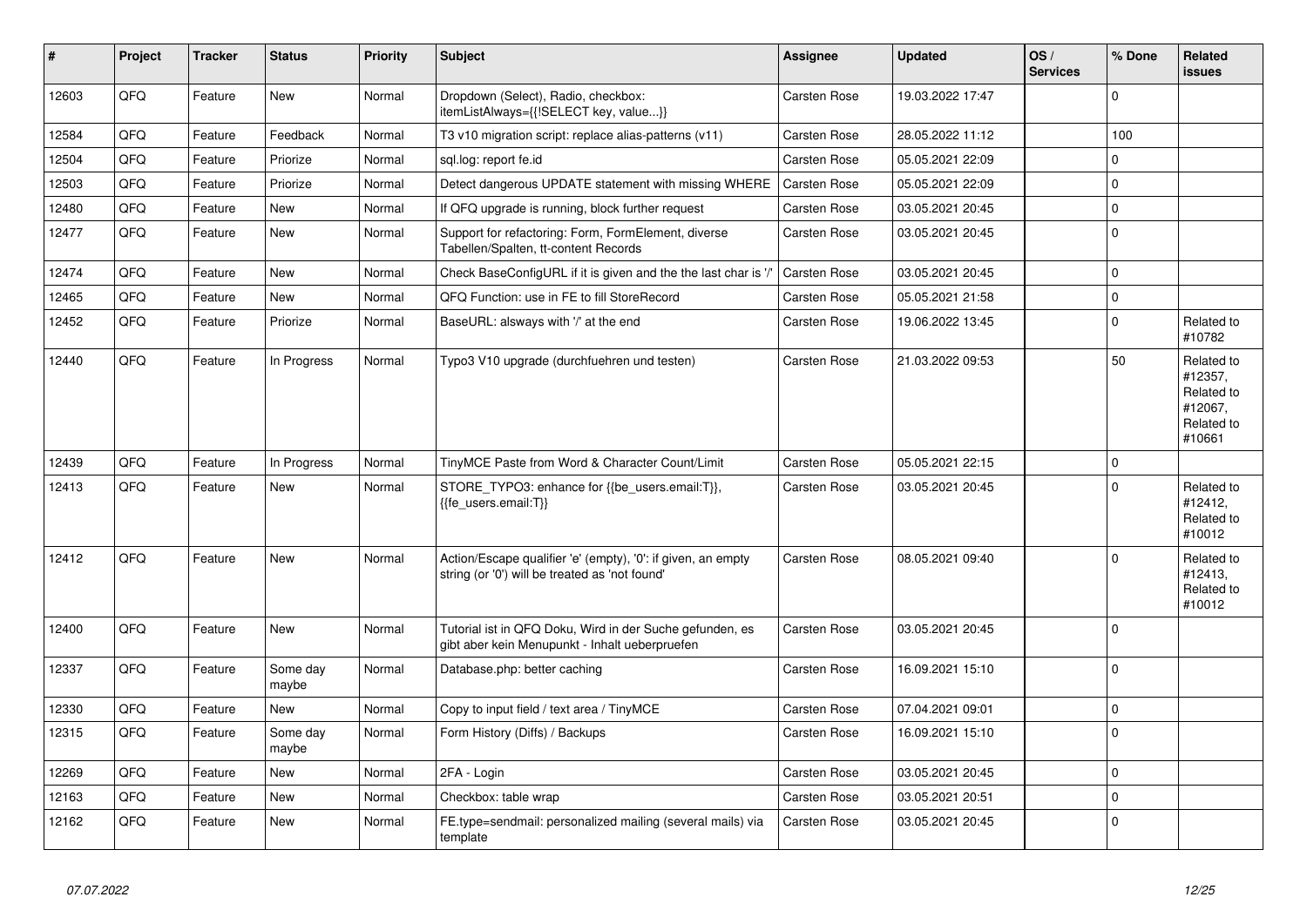| #     | Project | <b>Tracker</b> | <b>Status</b>     | <b>Priority</b> | <b>Subject</b>                                                                                                      | <b>Assignee</b>                                        | <b>Updated</b>   | OS/<br><b>Services</b> | % Done      | <b>Related</b><br>issues                     |                      |
|-------|---------|----------------|-------------------|-----------------|---------------------------------------------------------------------------------------------------------------------|--------------------------------------------------------|------------------|------------------------|-------------|----------------------------------------------|----------------------|
| 12146 | QFQ     | Feature        | <b>New</b>        | Normal          | Autocron Job: Anzeigen wann der naechste Job ausgefuehrt   Carsten Rose<br>wird, resp das er nicht ausgefuehrt wird |                                                        | 15.03.2021 15:23 |                        | $\Omega$    |                                              |                      |
| 12119 | QFQ     | Feature        | <b>New</b>        | Normal          | AS paged: error message missing if there ist no 'r' argument.                                                       | <b>Carsten Rose</b>                                    | 03.05.2021 20:51 |                        | 0           |                                              |                      |
| 12109 | QFQ     | Feature        | <b>New</b>        | Normal          | Donwload Link: Plain, SIP, Persistent Link, Peristent SIP -<br>new notation                                         | <b>Carsten Rose</b>                                    | 03.05.2021 20:45 |                        | $\Omega$    | Related to<br>#12085                         |                      |
| 12024 | QFQ     | Feature        | <b>New</b>        | Normal          | Excel Export: text columns by default decode<br>htmlspeciachar()                                                    | Carsten Rose                                           | 17.02.2021 23:55 |                        | $\Omega$    | Related to<br>#12022                         |                      |
| 12023 | QFQ     | Feature        | <b>New</b>        | Normal          | MySQL Stored Precdure: QDECODESPECIALCHAR()                                                                         | Carsten Rose                                           | 16.02.2021 11:16 |                        | $\mathbf 0$ | Related to<br>#12022                         |                      |
| 11980 | QFQ     | Feature        | In Progress       | Normal          | protected verzeichnis MUSS geschützt werden                                                                         | <b>Carsten Rose</b>                                    | 07.09.2021 13:30 |                        | $\mathbf 0$ |                                              |                      |
| 11955 | QFQ     | Feature        | New               | Normal          | subrecord: new title option to set <th> attributes - e.g. to<br/>customize tablesorter options.</th>                | attributes - e.g. to<br>customize tablesorter options. | Carsten Rose     | 03.05.2021 20:47       |             | 0                                            | Related to<br>#11775 |
| 11775 | QFQ     | Feature        | New               | Normal          | Subrecord Tooltip pro Feld                                                                                          | Carsten Rose                                           | 18.12.2020 15:22 |                        | $\mathbf 0$ | Related to<br>#11955                         |                      |
| 11747 | QFQ     | Feature        | <b>New</b>        | Normal          | Maintenance Page with Redirect                                                                                      | Carsten Rose                                           | 03.05.2021 20:47 |                        | $\Omega$    | Related to<br>#11741                         |                      |
| 11702 | QFQ     | Feature        | <b>New</b>        | Normal          | HTML Special Char makes no sense for 'allbut' if '&' is<br>forbidden                                                | <b>Carsten Rose</b>                                    | 07.12.2021 16:35 |                        | $\Omega$    | Related to<br>#5112,<br>Related to<br>#14320 |                      |
| 11523 | QFQ     | Feature        | New               | Normal          | Mit dynamic Update erkennen, ob Upload gemacht wurde                                                                | Carsten Rose                                           | 13.11.2020 15:07 |                        | $\mathbf 0$ | Related to<br>#9533                          |                      |
| 11516 | QFQ     | Feature        | New               | Normal          | Multi Page Form (Previous/Next Buttons)                                                                             | <b>Carsten Rose</b>                                    | 16.03.2021 17:52 |                        | 0           |                                              |                      |
| 11504 | QFQ     | Feature        | New               | Normal          | Dynamic Update: Button text update for 'Save',' Close' &<br>'Delete'                                                | Carsten Rose                                           | 12.11.2020 23:44 |                        | $\Omega$    |                                              |                      |
| 11460 | QFQ     | Feature        | <b>New</b>        | Normal          | Easier creation of changelog: gitchangelog                                                                          | <b>Carsten Rose</b>                                    | 12.06.2021 10:20 |                        | $\mathbf 0$ | Related to<br>#13467                         |                      |
| 11323 | QFQ     | Feature        | Some day<br>maybe | Normal          | Report Frontend Editor Modal + Codemirror                                                                           | <b>Carsten Rose</b>                                    | 16.09.2021 15:10 |                        | $\mathbf 0$ | Related to<br>#11036                         |                      |
| 11322 | QFQ     | Feature        | Some day<br>maybe | Normal          | Form Element JSON - (multiline parameter field)                                                                     | Carsten Rose                                           | 16.09.2021 15:10 |                        | $\mathbf 0$ |                                              |                      |
| 11320 | QFQ     | Feature        | Priorize          | Normal          | Typo3 Version 10 support                                                                                            | <b>Carsten Rose</b>                                    | 05.05.2021 22:09 |                        | $\mathbf 0$ |                                              |                      |
| 11217 | QFQ     | Feature        | Some day<br>maybe | Normal          | <b>Extend Script Functionality</b>                                                                                  | Carsten Rose                                           | 16.09.2021 15:10 |                        | O           |                                              |                      |
| 11080 | QFQ     | Feature        | New               | Normal          | Send MQTT messages                                                                                                  | Carsten Rose                                           | 29.08.2020 19:49 |                        | 0           |                                              |                      |
| 11076 | QFQ     | Feature        | In Progress       | Normal          | SELECT  AS websocket                                                                                                | Carsten Rose                                           | 30.08.2020 17:49 |                        | 0           | Related to<br>#13354                         |                      |
| 11036 | QFQ     | Feature        | Some day<br>maybe | Normal          | inline report editor permissions                                                                                    | Carsten Rose                                           | 16.09.2021 15:09 |                        | 0           | Related to<br>#11323                         |                      |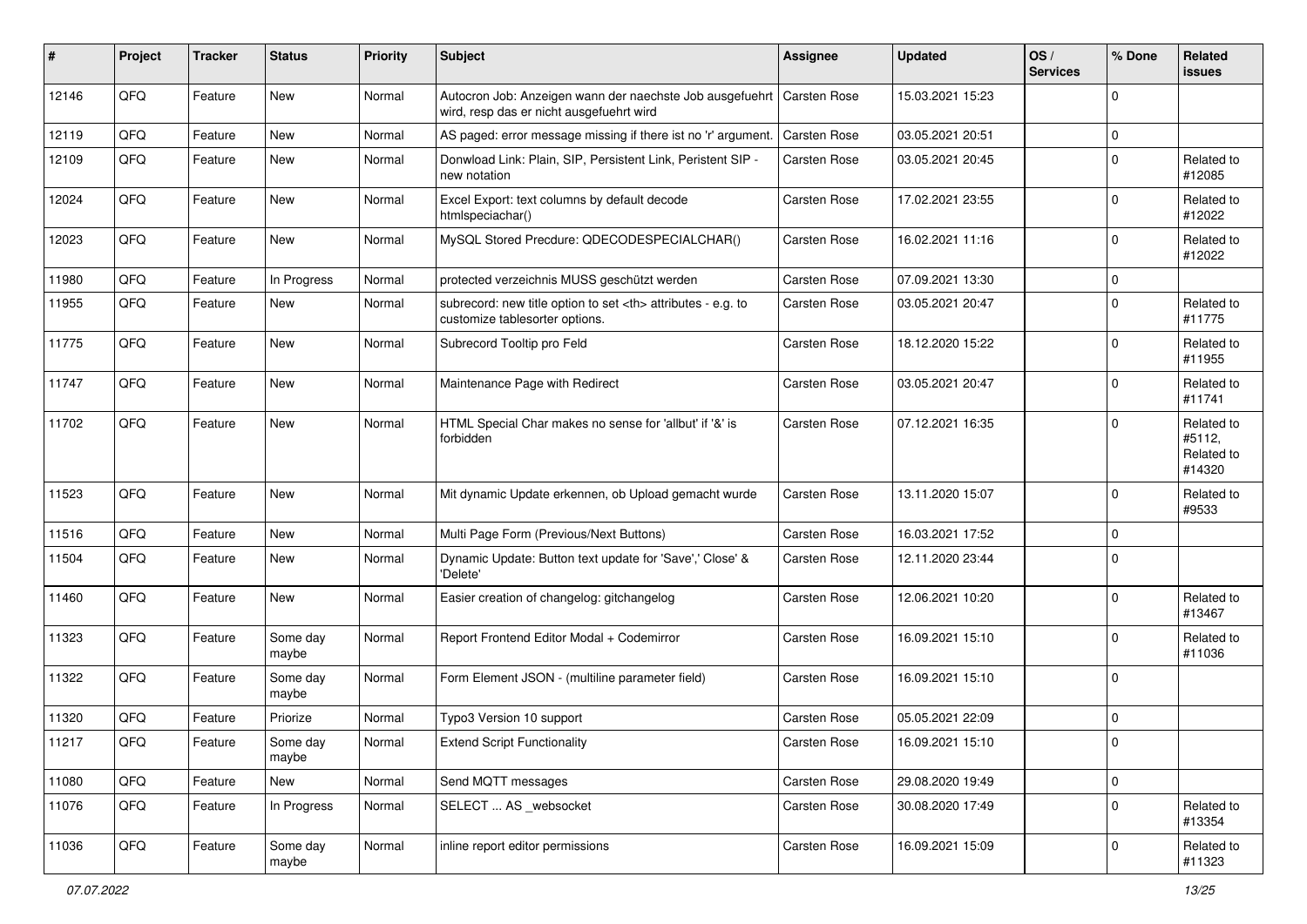| $\vert$ # | Project | <b>Tracker</b> | <b>Status</b>     | <b>Priority</b> | <b>Subject</b>                                                                           | Assignee            | <b>Updated</b>   | OS/<br><b>Services</b> | % Done      | Related<br>issues                                                      |
|-----------|---------|----------------|-------------------|-----------------|------------------------------------------------------------------------------------------|---------------------|------------------|------------------------|-------------|------------------------------------------------------------------------|
| 10996     | QFQ     | Feature        | <b>New</b>        | Normal          | Download video via sip: no seek                                                          | Carsten Rose        | 12.08.2020 14:18 |                        | $\mathbf 0$ |                                                                        |
| 10979     | QFQ     | Feature        | <b>New</b>        | Normal          | Ajax Calls an API - dataReport                                                           | Carsten Rose        | 11.05.2022 12:15 |                        | $\Omega$    |                                                                        |
| 10976     | QFQ     | Feature        | <b>New</b>        | Normal          | Excel Export Verbesserungen                                                              | Carsten Rose        | 06.08.2020 10:56 |                        | $\pmb{0}$   |                                                                        |
| 10819     | QFQ     | Feature        | <b>New</b>        | Normal          | Persistent SIP - second try                                                              | Carsten Rose        | 29.06.2020 23:02 |                        | $\mathbf 0$ | Related to<br>#6261                                                    |
| 10793     | QFQ     | Feature        | In Progress       | Normal          | <b>Update NPM Packages</b>                                                               | Carsten Rose        | 07.09.2021 13:25 |                        | 30          |                                                                        |
| 10745     | QFQ     | Feature        | Some day<br>maybe | Normal          | Tablesorter Excel Export                                                                 | Carsten Rose        | 16.09.2021 15:09 |                        | 0           |                                                                        |
| 10716     | QFQ     | Feature        | Some day<br>maybe | Normal          | Business Logic mit Externen Skripten                                                     | <b>Carsten Rose</b> | 16.09.2021 15:10 |                        | $\Omega$    | Related to<br>#10713,<br>Related to<br>#8217                           |
| 10714     | QFQ     | Feature        | <b>New</b>        | Normal          | multi Table Form                                                                         | <b>Carsten Rose</b> | 16.03.2021 18:44 |                        | $\Omega$    |                                                                        |
| 10593     | QFQ     | Feature        | <b>New</b>        | Normal          | label2: text behind input element                                                        | Carsten Rose        | 16.05.2020 10:57 |                        | 0           |                                                                        |
| 10443     | QFQ     | Feature        | In Progress       | Normal          | Konzept api / live                                                                       | Carsten Rose        | 07.05.2020 09:39 |                        | $\mathbf 0$ |                                                                        |
| 10119     | QFQ     | Feature        | <b>New</b>        | Normal          | Dropdown (selectlist) & Type Ahead: format and catagorize<br>list                        | <b>Carsten Rose</b> | 07.05.2020 09:36 |                        | 0           |                                                                        |
| 10116     | QFQ     | Feature        | Some day<br>maybe | Normal          | TypeAhead: Tag - show inside 'input' element                                             | Carsten Rose        | 16.09.2021 15:09 |                        | $\mathbf 0$ |                                                                        |
| 10115     | QFQ     | Feature        | <b>New</b>        | Normal          | TypeAhead: static list                                                                   | <b>Carsten Rose</b> | 26.02.2020 16:42 |                        | 100         |                                                                        |
| 10095     | QFQ     | Feature        | Some day<br>maybe | Normal          | Generic Gitlab Integration into QFQ                                                      | Carsten Rose        | 16.09.2021 15:10 |                        | $\Omega$    |                                                                        |
| 10080     | QFQ     | Feature        | <b>New</b>        | Normal          | Popup on 'save' / 'close': configure dialog (answer<br>yes/no/cancle/)                   | Carsten Rose        | 28.03.2021 20:52 |                        | $\Omega$    | Is duplicate<br>of #12262                                              |
| 10015     | QFQ     | Feature        | Priorize          | Normal          | Monospace in Textarea                                                                    | Carsten Rose        | 03.02.2020 13:40 |                        | $\pmb{0}$   |                                                                        |
| 10014     | QFQ     | Feature        | New               | Normal          | Manual.rst: describe behaviour and process order of<br>fillStoreVar, slaveId, sqlBefore, | Carsten Rose        | 01.02.2020 22:31 |                        | $\Omega$    |                                                                        |
| 10013     | QFG     | Feature        | Some day<br>maybe | Normal          | FE.typ=editor: CodeMirror                                                                | <b>Carsten Rose</b> | 08.06.2022 10:37 |                        | $\Omega$    | Related to<br>#12611,<br>Related to<br>#12490,<br>Related to<br>#7732  |
| 10012     | QFQ     | Feature        | Priorize          | Normal          | redirectAllMailTo: {{beEmail:T}}                                                         | <b>Carsten Rose</b> | 08.05.2021 09:54 |                        | $\Omega$    | Related to<br>#12412,<br>Related to<br>#12413,<br>Related to<br>#10011 |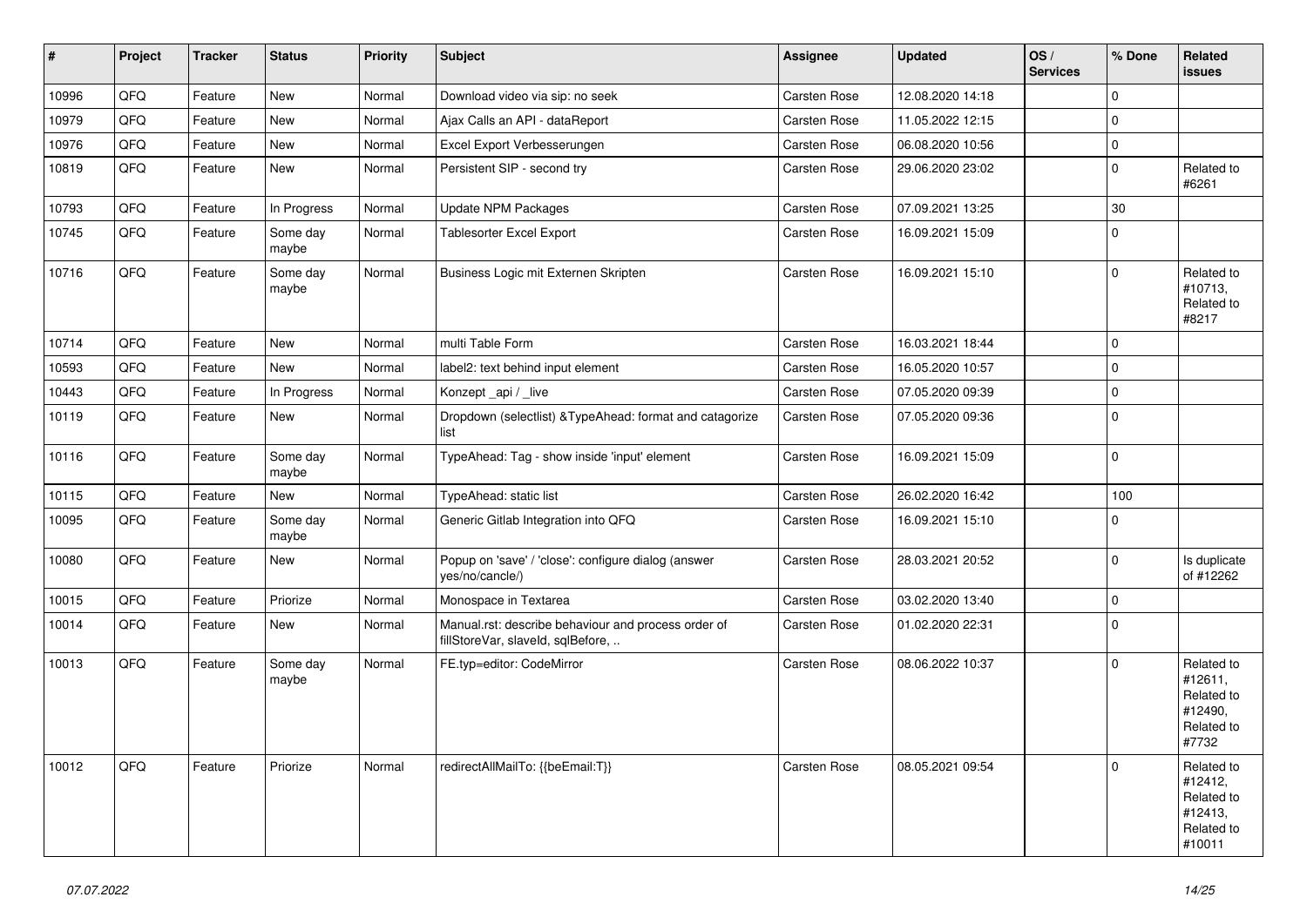| #     | Project | <b>Tracker</b> | <b>Status</b>     | <b>Priority</b> | <b>Subject</b>                                                                                                                        | <b>Assignee</b>     | <b>Updated</b>   | OS/<br><b>Services</b> | % Done      | Related<br>issues                                                    |
|-------|---------|----------------|-------------------|-----------------|---------------------------------------------------------------------------------------------------------------------------------------|---------------------|------------------|------------------------|-------------|----------------------------------------------------------------------|
| 10011 | QFQ     | Feature        | Priorize          | Normal          | Offer new STORE TYPO3 Variable 'beUser', 'beEmail'                                                                                    | <b>Carsten Rose</b> | 08.05.2021 09:51 |                        | $\Omega$    | Related to<br>#10012,<br>Related to<br>#12511                        |
| 10005 | QFQ     | Feature        | Priorize          | Normal          | Report / special column name:  AS calendar                                                                                            | Carsten Rose        | 03.06.2020 17:28 |                        | $\mathbf 0$ |                                                                      |
| 9983  | QFQ     | Feature        | New               | Normal          | Report Notation: new keyword 'range'                                                                                                  | Carsten Rose        | 01.02.2020 15:55 |                        | $\Omega$    |                                                                      |
| 9968  | QFQ     | Feature        | Priorize          | Normal          | Tooltip in Links for Developer                                                                                                        | Carsten Rose        | 01.02.2020 23:17 |                        | $\mathbf 0$ |                                                                      |
| 9928  | QFQ     | Feature        | Priorize          | Normal          | SpecialColumnName: a) Deprecated: ' AS "_+tag " ', b)<br>New: ' AS "_ <tag1><tag2>"</tag2></tag1>                                     | Carsten Rose        | 01.02.2020 23:17 |                        | $\Omega$    | Related to<br>#9929                                                  |
| 9927  | QFQ     | Feature        | <b>New</b>        | Normal          | QFQ Update: a) Update nur machen wenn BE User<br>eingeloggt ist., b) Bei Fehler genaue Meldung welcher<br>Updateschritt Probleme hat. | Carsten Rose        | 22.01.2020 12:59 |                        | $\mathbf 0$ |                                                                      |
| 9900  | QFQ     | Feature        | Priorize          | Normal          | Generic API Call: tt-content record >> JSON                                                                                           | Carsten Rose        | 01.02.2020 10:13 |                        | $\mathbf 0$ |                                                                      |
| 9811  | QFQ     | Feature        | New               | Normal          | Report: tag every n'th row                                                                                                            | Carsten Rose        | 01.02.2020 23:22 |                        | $\Omega$    |                                                                      |
| 9781  | QFQ     | Feature        | <b>New</b>        | Normal          | Button: CSS class to make buttons smaller                                                                                             | Carsten Rose        | 01.02.2020 23:22 |                        | $\mathbf 0$ |                                                                      |
| 9777  | QFQ     | Feature        | New               | Normal          | Logging QFQ Variables                                                                                                                 | Carsten Rose        | 16.12.2019 17:17 |                        | $\mathbf 0$ |                                                                      |
| 9707  | QFQ     | Feature        | New               | Normal          | SIP security: encode pageld and check pageld on decode                                                                                | Carsten Rose        | 01.02.2020 23:22 |                        | $\mathbf 0$ |                                                                      |
| 9706  | QFQ     | Feature        | New               | Normal          | Multi File Upload (hidden template group)                                                                                             | Carsten Rose        | 01.02.2020 23:22 |                        | $\Omega$    | Related to<br>#7521,<br>Related to<br>#5562,<br>Related to<br>#13330 |
| 9704  | QFQ     | Feature        | Some day<br>maybe | Normal          | Thumbnails Generieren beim Splitten von PDF Files                                                                                     | Carsten Rose        | 11.12.2019 16:01 |                        | $\Omega$    |                                                                      |
| 9668  | QFQ     | Feature        | Priorize          | Normal          | Form.mode: rename 'hidden' to 'hide'                                                                                                  | Carsten Rose        | 05.05.2021 22:14 |                        | $\Omega$    | Related to<br>#6437                                                  |
| 9602  | QFQ     | Feature        | New               | Normal          | Form definition as JSON                                                                                                               | Carsten Rose        | 01.02.2020 23:21 |                        | $\Omega$    | Related to<br>#9600                                                  |
| 9579  | QFQ     | Feature        | Some day<br>maybe | Normal          | Multiform with Process Row                                                                                                            | Carsten Rose        | 11.12.2019 16:01 |                        | $\Omega$    |                                                                      |
| 9537  | QFQ     | Feature        | <b>New</b>        | Normal          | FormEditor: Edit fieldset in FrontEnd                                                                                                 | Carsten Rose        | 01.02.2020 23:22 |                        | $\mathbf 0$ |                                                                      |
| 9394  | QFQ     | Feature        | Priorize          | Normal          | REST: allow for non numerical ids in get requests                                                                                     | Carsten Rose        | 05.05.2021 22:10 |                        | O           |                                                                      |
| 9352  | QFQ     | Feature        | New               | Normal          | FE 'Native' fire slaveld, sqlAfter, sqlIns                                                                                            | Carsten Rose        | 01.02.2020 23:22 |                        | 0           |                                                                      |
| 9348  | QFQ     | Feature        | New               | Normal          | defaultThumbnailSize: pre render thumbnails                                                                                           | Carsten Rose        | 12.06.2021 09:05 |                        | 0           |                                                                      |
| 9346  | QFQ     | Feature        | Priorize          | Normal          | beforeSave: check if an upload is given                                                                                               | Carsten Rose        | 11.06.2021 21:18 |                        | 0           |                                                                      |
| 9221  | QFQ     | Feature        | New               | Normal          | typeAhead: Zeichenlimite ausschalten                                                                                                  | Carsten Rose        | 29.06.2022 22:36 |                        | 0           |                                                                      |
| 9208  | QFQ     | Feature        | New               | Normal          | Manage 'recent' records                                                                                                               | Carsten Rose        | 01.02.2020 23:22 |                        | $\pmb{0}$   |                                                                      |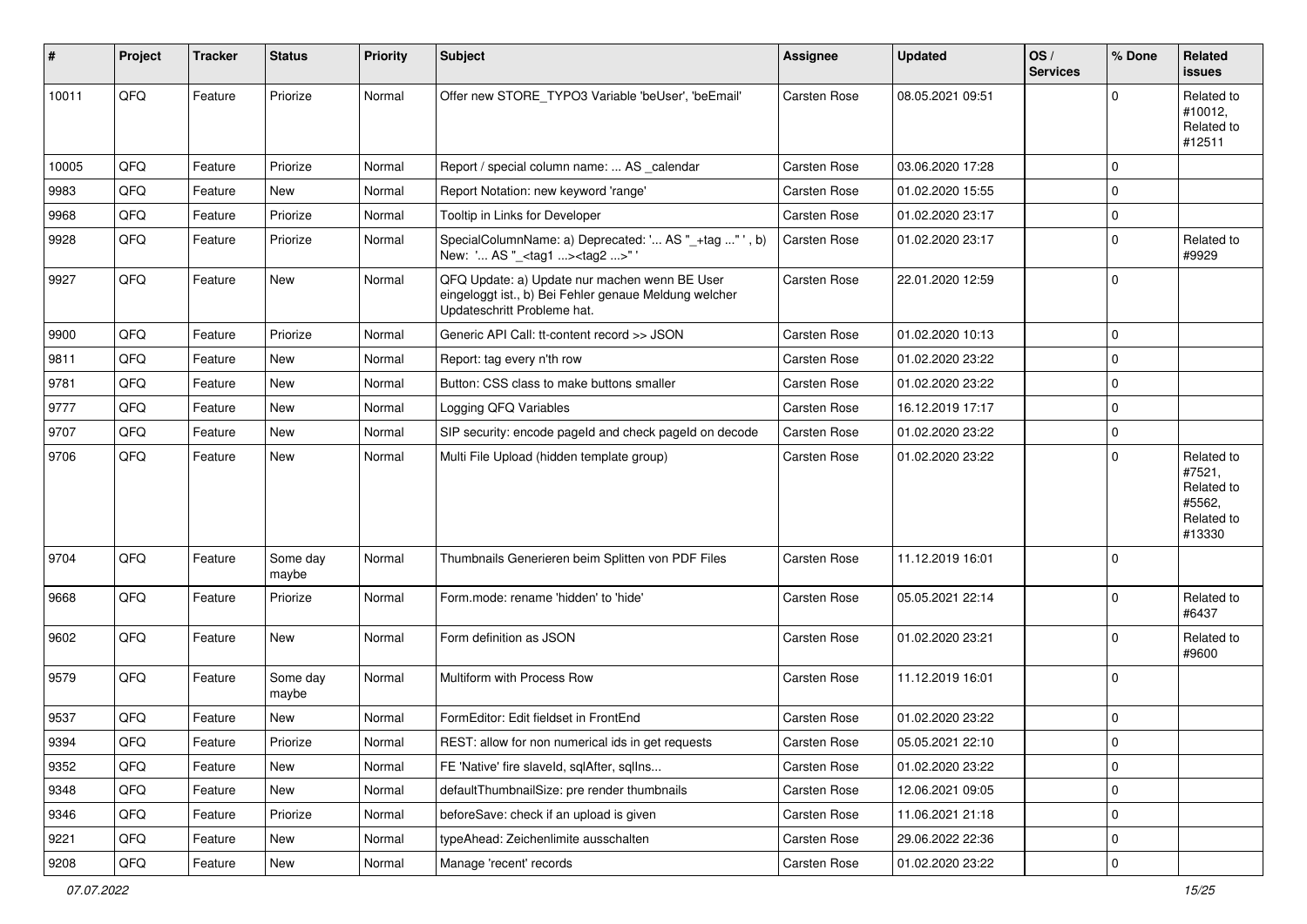| $\sharp$ | Project | <b>Tracker</b> | <b>Status</b>     | <b>Priority</b> | <b>Subject</b>                                                                                         | <b>Assignee</b>     | <b>Updated</b>   | OS/<br><b>Services</b> | % Done      | Related<br>issues    |
|----------|---------|----------------|-------------------|-----------------|--------------------------------------------------------------------------------------------------------|---------------------|------------------|------------------------|-------------|----------------------|
| 9136     | QFQ     | Feature        | <b>New</b>        | Normal          | Create ZIP files with dynamic PDFs                                                                     | <b>Carsten Rose</b> | 06.07.2022 13:21 |                        | $\Omega$    |                      |
| 9129     | QFQ     | Feature        | New               | Normal          | sqlValidate: Message as notification, not as error                                                     | Carsten Rose        | 01.02.2020 23:22 |                        | $\mathbf 0$ | Related to<br>#9128  |
| 9128     | QFQ     | Feature        | <b>New</b>        | Normal          | Error Message: not replaced variables- a) replace back to<br>'{{', b) underline                        | Carsten Rose        | 01.02.2020 23:22 |                        | $\mathbf 0$ | Related to<br>#9129  |
| 8975     | QFQ     | Feature        | <b>New</b>        | Normal          | Report Notation: 2.0                                                                                   | Carsten Rose        | 01.02.2020 23:22 |                        | $\Omega$    | Related to<br>#8963  |
| 8963     | QFQ     | Feature        | Priorize          | Normal          | Setting values in a store: flexible way                                                                | <b>Carsten Rose</b> | 05.05.2021 22:10 |                        | $\mathbf 0$ | Related to<br>#8975  |
| 8894     | QFQ     | Feature        | Some day<br>maybe | Normal          | Documentation Tags Usable in QFQ Application                                                           | Carsten Rose        | 11.12.2019 16:01 |                        | $\mathbf 0$ |                      |
| 8892     | QFQ     | Feature        | Some day<br>maybe | Normal          | Display and Edit SQL Comments in Form Editor                                                           | Carsten Rose        | 11.12.2019 16:01 |                        | $\Omega$    |                      |
| 8806     | QFQ     | Feature        | New               | Normal          | SQL Function nl2br                                                                                     | Carsten Rose        | 01.02.2020 23:22 |                        | $\mathbf 0$ |                      |
| 8719     | QFQ     | Feature        | <b>New</b>        | Normal          | extraButtonLock: add support for 0/1                                                                   | Carsten Rose        | 01.02.2020 23:22 |                        | $\Omega$    |                      |
| 8702     | QFQ     | Feature        | New               | Normal          | Load Record which is locked: missing user info                                                         | Carsten Rose        | 11.12.2019 16:16 |                        | $\mathbf 0$ | Related to<br>#9789  |
| 8586     | QFQ     | Feature        | Some day<br>maybe | Normal          | QFQ: Enhance Error message for 'record not found'                                                      | Carsten Rose        | 16.09.2021 15:10 |                        | $\mathbf 0$ |                      |
| 8585     | QFQ     | Feature        | Priorize          | Normal          | Enhance Error message for 'unknown form'                                                               | Carsten Rose        | 01.02.2020 10:13 |                        | $\mathbf 0$ |                      |
| 8584     | QFQ     | Feature        | Priorize          | Normal          | FE 'Action' - never assign to Container (except Template<br>Group)                                     | Carsten Rose        | 01.02.2020 10:13 |                        | $\Omega$    |                      |
| 8520     | QFQ     | Feature        | Some day<br>maybe | Normal          | Bring QFQ to Composer                                                                                  | Carsten Rose        | 16.09.2021 15:10 |                        | $\Omega$    |                      |
| 8336     | QFQ     | Feature        | New               | Normal          | Form > modified > Close New: a) Optional disable popup, b)<br>custom text, c) mode on save: close stay | Carsten Rose        | 01.02.2020 23:22 |                        | $\Omega$    | Related to<br>#8335  |
| 8277     | QFQ     | Feature        | Priorize          | Normal          | fe.parameter.default=                                                                                  | Carsten Rose        | 01.02.2020 23:17 |                        | $\mathbf 0$ | Related to<br>#8113  |
| 8217     | QFQ     | Feature        | <b>New</b>        | Normal          | if-elseif-else construct                                                                               | Carsten Rose        | 16.03.2021 18:41 |                        | $\mathbf 0$ | Related to<br>#10716 |
| 8187     | QFQ     | Feature        | New               | Normal          | Subrecord: enable/hide new button - make new/edit/delete<br>customizeable.                             | <b>Carsten Rose</b> | 06.03.2021 18:44 |                        | $\Omega$    | Related to<br>#11326 |
| 8101     | QFQ     | Feature        | Some day<br>maybe | Normal          | Password hash: support further hashing methods                                                         | Carsten Rose        | 16.09.2021 15:10 |                        | $\pmb{0}$   |                      |
| 8089     | QFQ     | Feature        | New               | Normal          | Copy/Paste for FormElements                                                                            | Carsten Rose        | 01.02.2020 23:22 |                        | 0           |                      |
| 8044     | QFQ     | Feature        | Priorize          | Normal          | Transaction: a) Form, b) Report                                                                        | Carsten Rose        | 05.05.2021 22:14 |                        | 0           | Related to<br>#8043  |
| 8034     | QFQ     | Feature        | Priorize          | Normal          | FormElement 'data': 22.22.2222 should not be accepted                                                  | Carsten Rose        | 01.02.2020 10:13 |                        | $\pmb{0}$   |                      |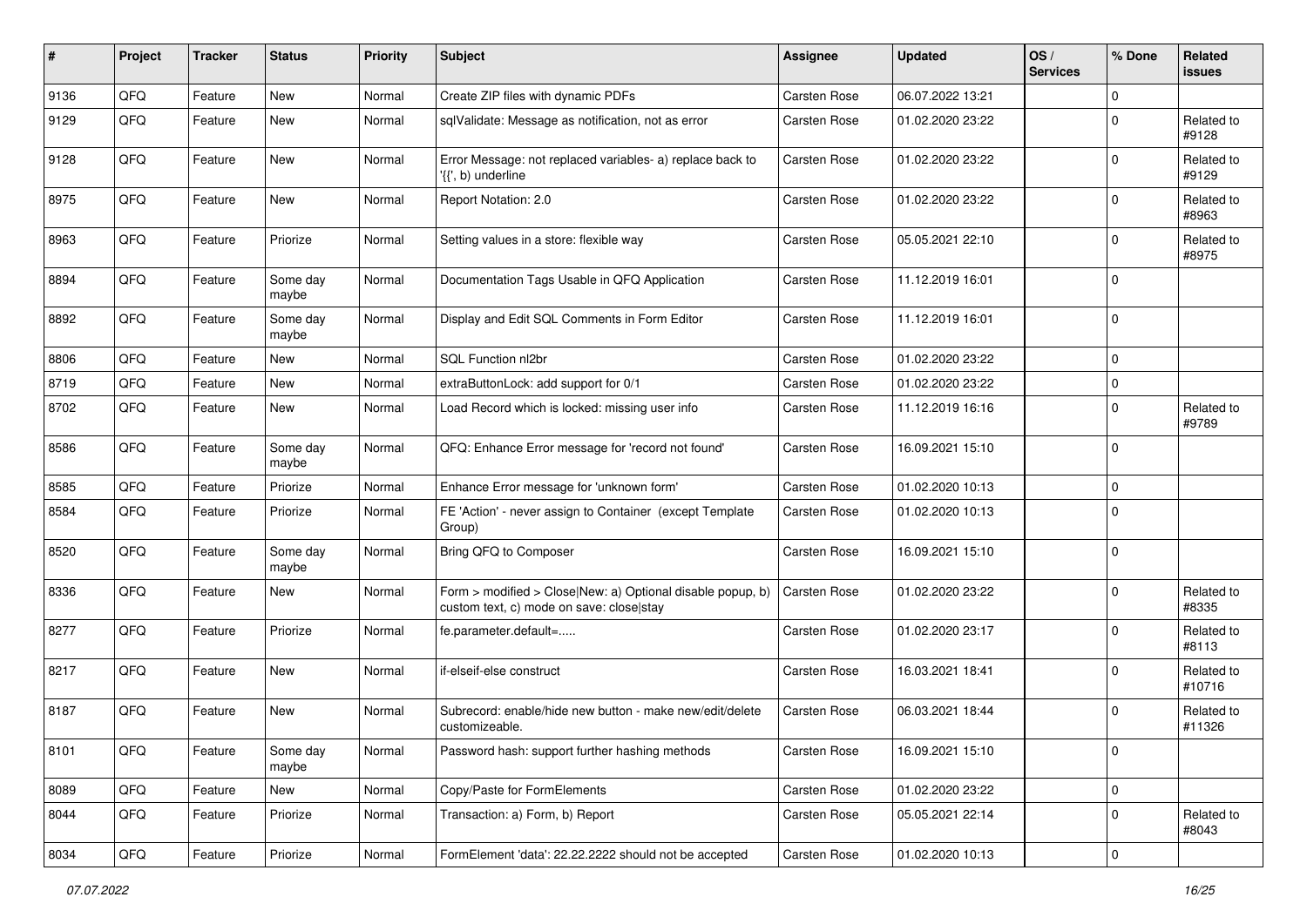| ∦    | Project        | <b>Tracker</b> | <b>Status</b>     | <b>Priority</b> | <b>Subject</b>                                                                                 | <b>Assignee</b> | <b>Updated</b>   | OS/<br><b>Services</b> | % Done      | Related<br><b>issues</b> |
|------|----------------|----------------|-------------------|-----------------|------------------------------------------------------------------------------------------------|-----------------|------------------|------------------------|-------------|--------------------------|
| 7924 | QFQ            | Feature        | <b>New</b>        | Normal          | Radio/Checkbox with Tooltip                                                                    | Carsten Rose    | 01.02.2020 23:22 |                        | $\Omega$    |                          |
| 7920 | QFQ            | Feature        | New               | Normal          | FE: Syntax Highlight, Zeinlenumbruch                                                           | Carsten Rose    | 01.02.2020 10:03 |                        | $\mathbf 0$ |                          |
| 7812 | QFQ            | Feature        | New               | Normal          | FE 'Subrecord' - new option 'subrecordShowFilter',<br>'subrecordPaging'                        | Carsten Rose    | 01.02.2020 23:22 |                        | $\Omega$    |                          |
| 7683 | QFQ            | Feature        | New               | Normal          | Special column names in '{{ SELECT  AS _link }}' should<br>be detected                         | Carsten Rose    | 01.02.2020 23:21 |                        | $\Omega$    |                          |
| 7681 | QFQ            | Feature        | <b>New</b>        | Normal          | Optional switch off 'check for modified record'                                                | Carsten Rose    | 01.02.2020 23:21 |                        | $\mathbf 0$ |                          |
| 7660 | QFQ            | Feature        | New               | Normal          | IMAP: import mails to DB, move / delete mails                                                  | Carsten Rose    | 01.02.2020 09:52 |                        | $\Omega$    |                          |
| 7630 | QFQ            | Feature        | Priorize          | Normal          | detailed error message for simple upload                                                       | Carsten Rose    | 01.02.2020 10:13 |                        | $\mathbf 0$ |                          |
| 7522 | QFQ            | Feature        | Priorize          | Normal          | Inserting default index.html to folder (Avoid Apache<br>Indexing)                              | Carsten Rose    | 01.02.2020 10:13 |                        | $\Omega$    |                          |
| 7521 | QFQ            | Feature        | New               | Normal          | TemplateGroup: fe.type=upload                                                                  | Carsten Rose    | 01.02.2020 23:21 |                        | $\Omega$    | Related to<br>#9706      |
| 7520 | QFQ            | Feature        | New               | Normal          | QR Code:  AS _qr ( AS _link)                                                                   | Carsten Rose    | 01.02.2020 23:22 |                        | $\mathbf 0$ |                          |
| 7519 | QFQ            | Feature        | New               | Normal          | Select: Multi                                                                                  | Carsten Rose    | 01.02.2020 23:22 |                        | $\mathbf 0$ |                          |
| 7481 | QFQ            | Feature        | New               | Normal          | Detect 'BaseUrl' automatically                                                                 | Carsten Rose    | 01.02.2020 23:21 |                        | $\mathbf 0$ |                          |
| 7480 | QFQ            | Feature        | <b>New</b>        | Normal          | Record History (Undo / Redo)                                                                   | Carsten Rose    | 11.12.2019 16:16 |                        | $\mathbf 0$ | Related to<br>#2361      |
| 7453 | QFQ            | Feature        | Some day<br>maybe | Normal          | import / export forms QFQ                                                                      | Carsten Rose    | 16.09.2021 15:10 |                        | $\Omega$    |                          |
| 7452 | QFQ            | Feature        | Some day<br>maybe | Normal          | automate deployment new QFQ version                                                            | Carsten Rose    | 16.09.2021 15:10 |                        | $\Omega$    |                          |
| 7342 | QFQ            | Feature        | <b>New</b>        | Normal          | add content $=$ hide this                                                                      | Carsten Rose    | 01.02.2020 23:21 |                        | $\mathbf 0$ |                          |
| 7336 | QFQ            | Feature        | Some day<br>maybe | Normal          | PDF Upload: disallow PDFs with specific Meta information                                       | Carsten Rose    | 11.12.2019 16:01 |                        | $\Omega$    |                          |
| 7290 | QFQ            | Feature        | Priorize          | Normal          | FormEditor: title as textarea if LEN(title)>60                                                 | Carsten Rose    | 01.02.2020 10:13 |                        | $\mathbf 0$ | Blocked by<br>#7682      |
| 7280 | QFQ            | Feature        | <b>New</b>        | Normal          | recently used table                                                                            | Carsten Rose    | 01.02.2020 23:21 |                        | $\mathbf 0$ |                          |
| 7239 | QFQ            | Feature        | New               | Normal          | TinyMCE: html tag whitelist                                                                    | Carsten Rose    | 01.02.2020 23:21 |                        | $\Omega$    | Related to<br>#14320     |
| 7217 | $\mathsf{QFQ}$ | Feature        | Priorize          | Normal          | Download: notice User if `_sip=?` is missing                                                   | Carsten Rose    | 01.02.2020 10:13 |                        | 0           |                          |
| 7175 | QFQ            | Feature        | New               | Normal          | Upload: md5 hash as filename                                                                   | Carsten Rose    | 01.02.2020 23:21 |                        | $\pmb{0}$   |                          |
| 7119 | QFQ            | Feature        | New               | Normal          | Upload: scaleDownWidth, scaleDownHeight                                                        | Carsten Rose    | 01.02.2020 23:21 |                        | $\pmb{0}$   |                          |
| 7109 | QFQ            | Feature        | New               | Normal          | Dynamic Updates: row/element hide                                                              | Carsten Rose    | 01.02.2020 23:22 |                        | $\mathbf 0$ | Has duplicate<br>#4081   |
| 7107 | QFQ            | Feature        | Some day<br>maybe | Normal          | Showcase Registration Tool: Anmeldung / Administration :<br>Liste Anmeldungen / Emaileinaldung | Carsten Rose    | 11.12.2019 16:01 |                        | 0           |                          |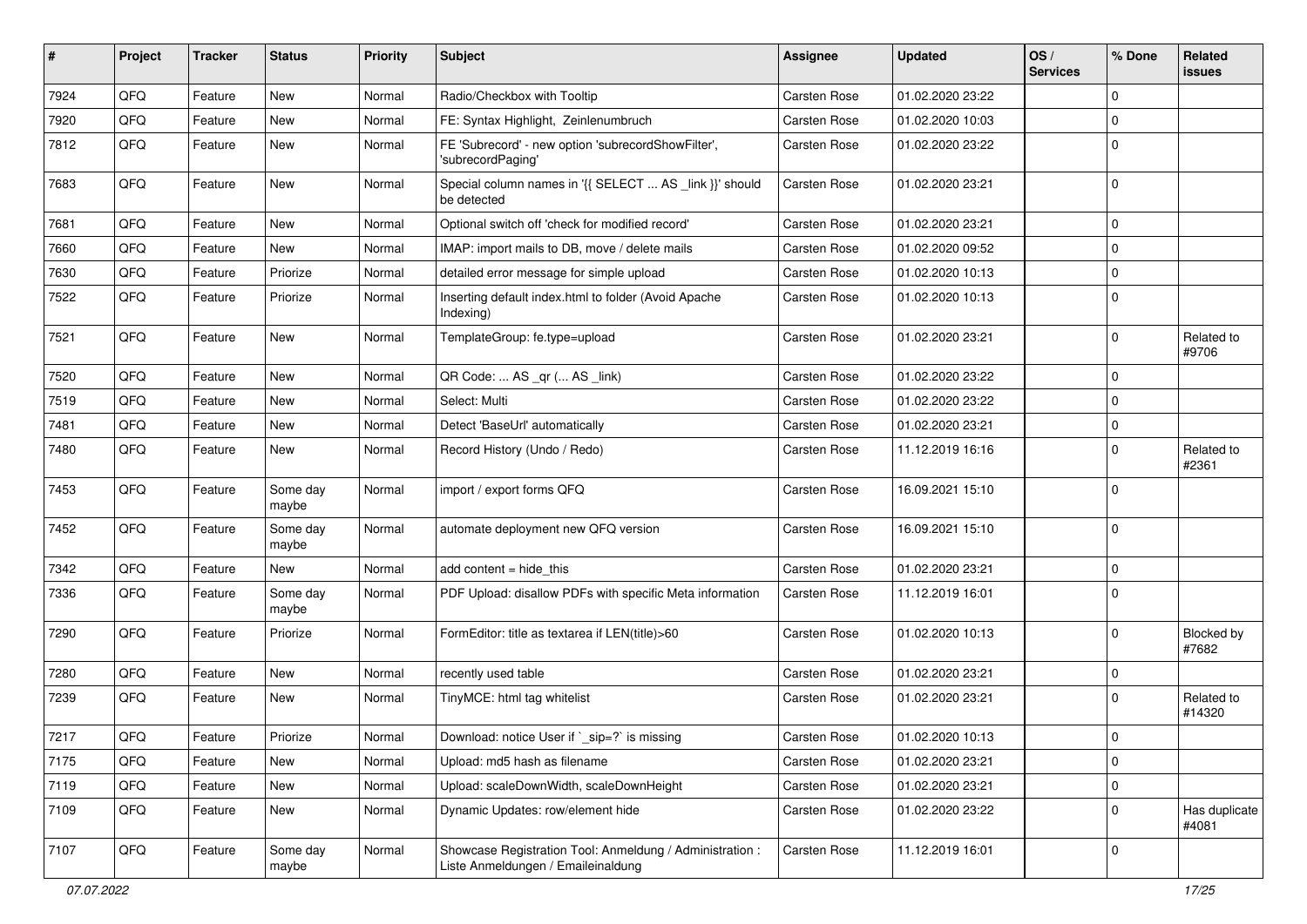| #    | Project | <b>Tracker</b> | <b>Status</b>     | Priority | Subject                                                                                                                    | Assignee            | <b>Updated</b>   | OS/<br><b>Services</b> | % Done      | <b>Related</b><br><b>issues</b>             |
|------|---------|----------------|-------------------|----------|----------------------------------------------------------------------------------------------------------------------------|---------------------|------------------|------------------------|-------------|---------------------------------------------|
| 7102 | QFQ     | Feature        | <b>New</b>        | Normal   | Comment sign in report: '#' and '--'                                                                                       | Carsten Rose        | 01.02.2020 23:21 |                        | $\Omega$    |                                             |
| 7099 | QFQ     | Feature        | <b>New</b>        | Normal   | <b>Redesign FormEditor</b>                                                                                                 | <b>Carsten Rose</b> | 01.02.2020 23:21 |                        | $\mathbf 0$ |                                             |
| 6998 | QFQ     | Feature        | Priorize          | Normal   | Form: with debug=on show column information as tooltip of<br>column label                                                  | Carsten Rose        | 01.02.2020 10:13 |                        | $\mathbf 0$ |                                             |
| 6855 | QFQ     | Feature        | <b>New</b>        | Normal   | With {{feUser:U}}!={{feUser:T}}: Save / Delete: only possible<br>with {{feUserSave:U}}='yes' and '{{feUserDelete:U}}='yes' | Carsten Rose        | 01.02.2020 23:21 |                        | $\pmb{0}$   |                                             |
| 6765 | QFQ     | Feature        | <b>New</b>        | Normal   | Moeglichkeit via QFQ eigene Logs zu schreiben                                                                              | Carsten Rose        | 01.02.2020 23:21 |                        | $\mathbf 0$ |                                             |
| 6723 | QFQ     | Feature        | <b>New</b>        | Normal   | Report QFQ Installation and Version                                                                                        | <b>Carsten Rose</b> | 12.06.2021 09:07 |                        | $\mathbf 0$ |                                             |
| 6715 | QFQ     | Feature        | Some day<br>maybe | Normal   | Code-Refactoring: dbArray vereinheitlichen                                                                                 | Carsten Rose        | 11.12.2019 16:02 |                        | $\mathbf 0$ |                                             |
| 6609 | QFQ     | Feature        | <b>New</b>        | Normal   | Formlet: JSON API erweitern                                                                                                | <b>Carsten Rose</b> | 01.02.2020 23:21 |                        | 50          |                                             |
| 6602 | QFQ     | Feature        | <b>New</b>        | Normal   | Formlet: in Report auf Mausklick ein mini-form oeffnen                                                                     | Carsten Rose        | 11.12.2019 16:16 |                        | $\mathbf 0$ |                                             |
| 6594 | QFQ     | Feature        | <b>New</b>        | Normal   | Excel: on download, check if there is a valid sip                                                                          | Carsten Rose        | 01.02.2020 23:21 |                        | $\mathbf 0$ |                                             |
| 6437 | QFQ     | Feature        | <b>New</b>        | Normal   | Neuer Mode Button bei FormElementen                                                                                        | Carsten Rose        | 01.02.2020 23:21 |                        | $\Omega$    | Related to<br>#9668,<br>Blocked by<br>#9678 |
| 6292 | QFQ     | Feature        | <b>New</b>        | Normal   | Download: File speichern mit Hash aber original Filename in<br>der Datenbank vermerken fuer Downloads                      | <b>Carsten Rose</b> | 01.02.2020 23:21 |                        | $\mathbf 0$ |                                             |
| 6289 | QFQ     | Feature        | <b>New</b>        | Normal   | Form: Log                                                                                                                  | Carsten Rose        | 01.02.2020 23:21 |                        | $\mathbf 0$ |                                             |
| 6261 | QFQ     | Feature        | <b>New</b>        | Normal   | <b>Persistent SIP</b>                                                                                                      | Carsten Rose        | 12.06.2021 09:07 |                        | $\mathbf 0$ | Related to<br>#10819                        |
| 6250 | QFQ     | Feature        | In Progress       | Normal   | Enhance layout: a) Subrecord, b) Subrecord-Title                                                                           | Carsten Rose        | 01.02.2020 23:22 |                        | $\mathbf 0$ | Related to<br>#5391                         |
| 5983 | QFQ     | Feature        | Some day<br>maybe | Normal   | Form Submit (save & update): normalize date/-time FE                                                                       | <b>Carsten Rose</b> | 01.02.2020 23:19 |                        | $\Omega$    |                                             |
| 5942 | QFQ     | Feature        | Priorize          | Normal   | 'L' and 'type': append to links, generate via '_link' by using<br>'u:' .                                                   | Carsten Rose        | 01.02.2020 10:13 |                        | $\Omega$    |                                             |
| 5894 | QFQ     | Feature        | Feedback          | Normal   | Typeahead in Report: show/hide rows dynamically                                                                            | <b>Carsten Rose</b> | 18.02.2022 08:50 |                        | $\Omega$    | Related to<br>#5893.<br>Related to<br>#5885 |
| 5852 | QFQ     | Feature        | Some day<br>maybe | Normal   | Logging: mail.log / sql.log - im FE anzeigen und via AJAX<br>aktualisieren                                                 | <b>Carsten Rose</b> | 01.02.2020 23:19 |                        | $\mathbf 0$ | Related to<br>#5885                         |
| 5782 | QFQ     | Feature        | <b>New</b>        | Normal   | NextCloud API                                                                                                              | <b>Carsten Rose</b> | 01.02.2020 10:02 |                        | $\mathbf 0$ |                                             |
| 5695 | QFQ     | Feature        | In Progress       | Normal   | Multiform                                                                                                                  | <b>Carsten Rose</b> | 02.01.2021 18:38 |                        | $\mathbf 0$ |                                             |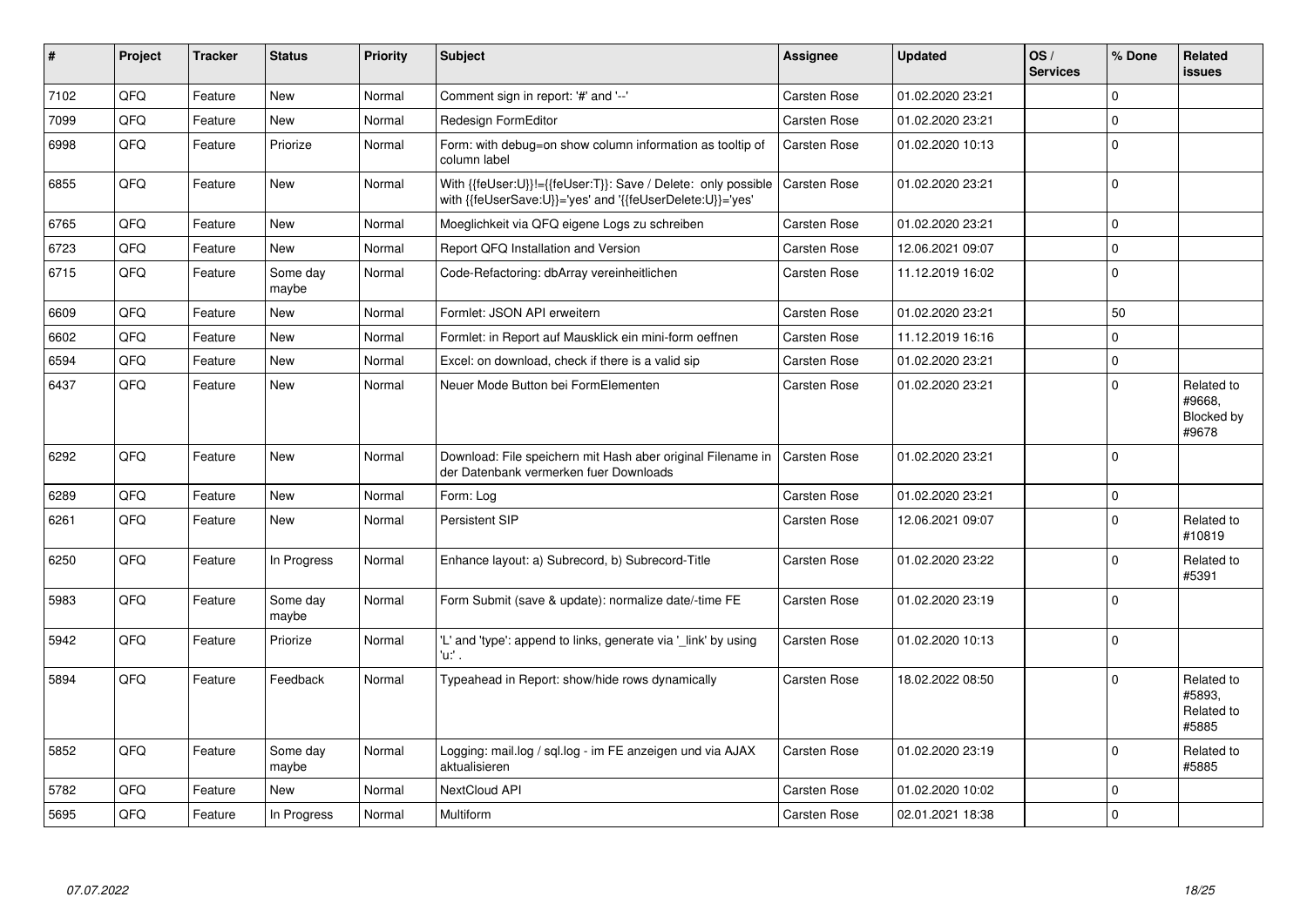| #    | Project | <b>Tracker</b> | <b>Status</b>     | <b>Priority</b> | <b>Subject</b>                                                                                            | <b>Assignee</b>     | <b>Updated</b>   | OS/<br><b>Services</b> | % Done      | Related<br>issues                           |
|------|---------|----------------|-------------------|-----------------|-----------------------------------------------------------------------------------------------------------|---------------------|------------------|------------------------|-------------|---------------------------------------------|
| 5665 | QFQ     | Feature        | Some day<br>maybe | Normal          | Versuch das '{{!' nicht mehr noetig ist.                                                                  | Carsten Rose        | 01.02.2020 23:20 |                        | $\Omega$    | Related to<br>#7432,<br>Related to<br>#7434 |
| 5579 | QFQ     | Feature        | Some day<br>maybe | Normal          | Enhance Doc / Presentation: variable type 'link column type'                                              | <b>Carsten Rose</b> | 01.02.2020 23:19 |                        | 0           |                                             |
| 5548 | QFQ     | Feature        | Some day<br>maybe | Normal          | 801 Textfiles/Scriptfiles als Thumbnail                                                                   | Carsten Rose        | 07.03.2022 16:26 |                        | 0           |                                             |
| 5480 | QFQ     | Feature        | Some day<br>maybe | Normal          | QFQ: Dokumentation mit Screenshots versehen                                                               | Carsten Rose        | 01.02.2020 23:20 |                        | 0           | Related to<br>#9879                         |
| 5428 | QFQ     | Feature        | Some day<br>maybe | Normal          | secure thumbnail: late render on access.                                                                  | Carsten Rose        | 01.02.2020 23:20 |                        | $\Omega$    |                                             |
| 5345 | QFQ     | Feature        | <b>New</b>        | Normal          | Report: UPDATE / INSERT / DELETE statements should<br>trigger subqueries, depending on the result.        | Carsten Rose        | 27.05.2020 16:11 |                        | 0           |                                             |
| 5132 | QFQ     | Feature        | Some day<br>maybe | Normal          | Error Message sendmail missing attachment: more details                                                   | Carsten Rose        | 01.02.2020 23:19 |                        | $\Omega$    |                                             |
| 5131 | QFQ     | Feature        | New               | Normal          | Activate Spin Gear ('wait/busy' indicator) via LINK attribute                                             | Carsten Rose        | 01.02.2020 23:21 |                        | $\mathbf 0$ |                                             |
| 4956 | QFQ     | Feature        | Some day<br>maybe | Normal          | Sendmail: Benutzerdefinierte Headers                                                                      | Carsten Rose        | 11.12.2019 16:02 |                        | $\Omega$    |                                             |
| 4872 | QFQ     | Feature        | Some day<br>maybe | Normal          | Fields of Typo3 page available in STORE_TYPO3                                                             | Carsten Rose        | 01.02.2020 23:19 |                        | $\pmb{0}$   |                                             |
| 4869 | QFQ     | Feature        | Some day<br>maybe | Normal          | Dynamic Update (show, hide, readonly?, required?) for<br><b>Template Group Elements</b>                   | Carsten Rose        | 01.02.2020 23:19 |                        | $\Omega$    | Related to<br>#4865                         |
| 4839 | QFQ     | Feature        | Some day<br>maybe | Normal          | qfq-handle in <head> Abschnitt</head>                                                                     | Carsten Rose        | 11.12.2019 16:02 |                        | $\Omega$    |                                             |
| 4757 | QFQ     | Feature        | Some day<br>maybe | Normal          | Test subrecord: download links ok? Links ok?                                                              | Carsten Rose        | 01.02.2020 23:20 |                        | $\Omega$    |                                             |
| 4652 | QFQ     | Feature        | Some day<br>maybe | Normal          | UZH CD: Weiterleitung auf benutzerdefinierte 403/404 Seite                                                | Carsten Rose        | 01.02.2020 23:20 |                        | $\Omega$    |                                             |
| 4650 | QFQ     | Feature        | Some day<br>maybe | Normal          | Convert html to doc/rtf                                                                                   | Carsten Rose        | 01.02.2020 23:20 |                        | $\Omega$    | Related to<br>#10704                        |
| 4606 | QFQ     | Feature        | Some day<br>maybe | Normal          | link: qualifier to render bootstrap button                                                                | Carsten Rose        | 01.02.2020 23:19 |                        | $\Omega$    |                                             |
| 4413 | QFQ     | Feature        | New               | Normal          | fieldset: show/hidden, modeSql, dynamicUpdate                                                             | Carsten Rose        | 09.02.2022 15:19 |                        | $\Omega$    |                                             |
| 4365 | QFQ     | Feature        | Some day<br>maybe | Normal          | Multi Language: new way of config                                                                         | Carsten Rose        | 01.02.2020 23:20 |                        | $\mathbf 0$ |                                             |
| 4349 | QFQ     | Feature        | Some day<br>maybe | Normal          | link download: downloaded external URL to<br>deliver/concatenate - check mimetipe and handle it correctly | <b>Carsten Rose</b> | 11.12.2019 16:02 |                        | $\Omega$    |                                             |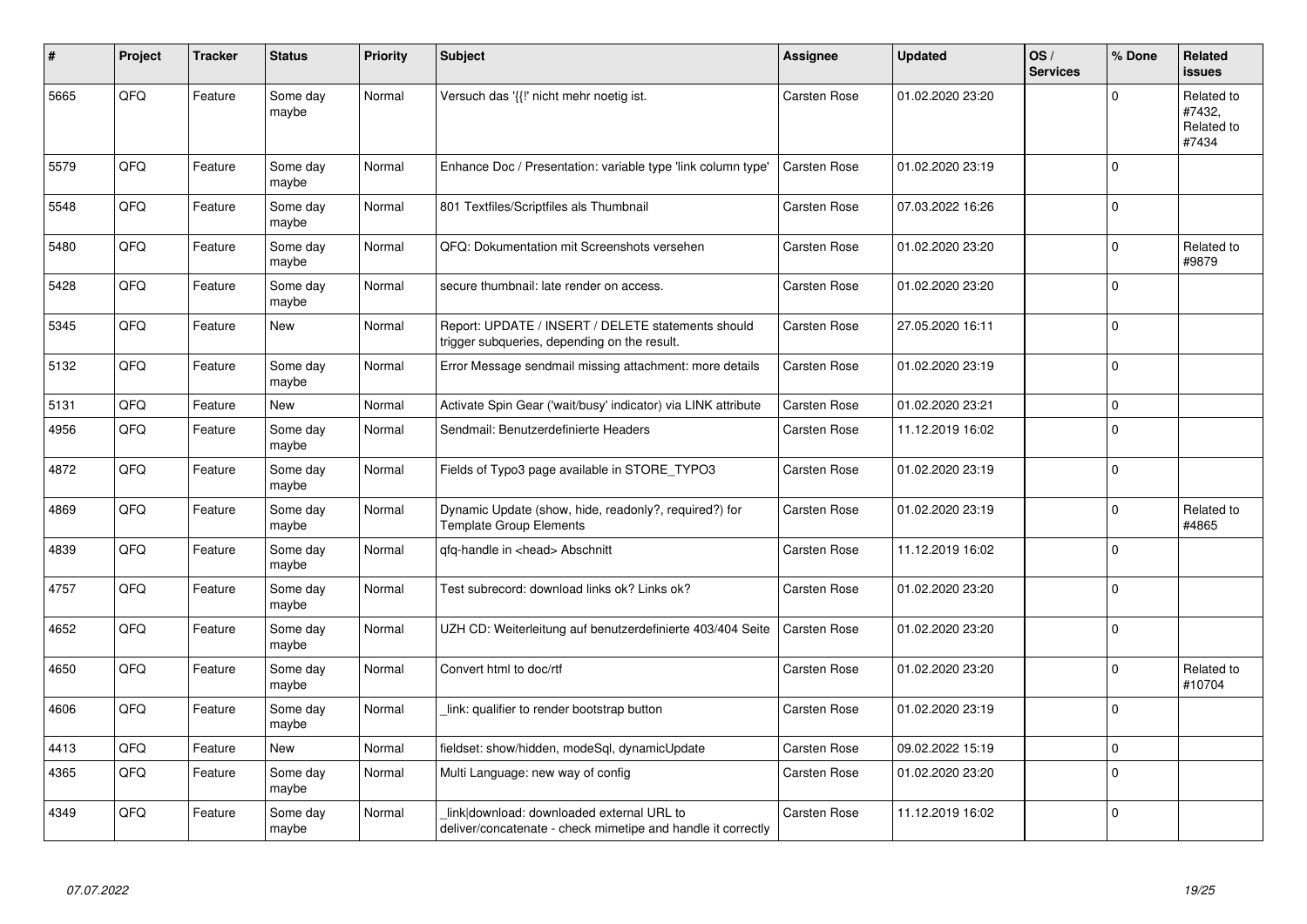| #    | Project | <b>Tracker</b> | <b>Status</b>     | <b>Priority</b> | <b>Subject</b>                                                                                                                      | Assignee            | <b>Updated</b>   | OS/<br><b>Services</b> | % Done      | Related<br>issues                           |
|------|---------|----------------|-------------------|-----------------|-------------------------------------------------------------------------------------------------------------------------------------|---------------------|------------------|------------------------|-------------|---------------------------------------------|
| 4343 | QFQ     | Feature        | Some day<br>maybe | Normal          | Link: Classifier to add 'attributes'                                                                                                | Carsten Rose        | 01.02.2020 23:20 |                        | $\mathbf 0$ | Related to<br>#14077                        |
| 4330 | QFQ     | Feature        | Some day<br>maybe | Normal          | Error Message: report missing {{ / }} in sqlUpdate, sqlInsert,<br>sqlDelete, sqlAfter, sqlBefore in FE action elements.             | Carsten Rose        | 01.02.2020 23:20 |                        | $\mathbf 0$ |                                             |
| 4259 | QFQ     | Feature        | Some day<br>maybe | Normal          | Instant trigger a cron job                                                                                                          | Carsten Rose        | 11.12.2019 16:03 |                        | $\mathbf 0$ |                                             |
| 4250 | QFQ     | Feature        | New               | Normal          | AutoCron in QFQ via PHP                                                                                                             | Carsten Rose        | 01.02.2020 23:21 |                        | $\mathbf 0$ | Related to<br>#3292.<br>Related to<br>#3291 |
| 4197 | QFQ     | Feature        | Some day<br>maybe | Normal          | Unit Test fuer JSON Stream von QuickFormQuery.php ><br>doForm()                                                                     | Carsten Rose        | 11.12.2019 16:03 |                        | $\mathbf 0$ |                                             |
| 4082 | QFQ     | Feature        | New               | Normal          | Dynamic Update: modeSql - useful default                                                                                            | Carsten Rose        | 01.02.2020 23:22 |                        | $\mathbf 0$ |                                             |
| 4050 | QFQ     | Feature        | New               | Normal          | sql.log: 1) FormElement ID which causes a specific action,<br>2) Result in the same row.                                            | <b>Carsten Rose</b> | 15.04.2020 11:35 |                        | $\mathbf 0$ | Related to<br>#5458                         |
| 4026 | QFQ     | Feature        | Some day<br>maybe | Normal          | sqlLog.sql: log number of FE.id                                                                                                     | Carsten Rose        | 11.12.2019 16:03 |                        | $\mathbf 0$ | Related to<br>#5458                         |
| 4023 | QFQ     | Feature        | New               | Normal          | prepared statements - FE action: salveld, sqllnsert,<br>sqlUpdate, sqlDelete, sqlBefore, sqlAfter                                   | <b>Carsten Rose</b> | 11.12.2019 16:15 |                        | $\mathbf 0$ |                                             |
| 4018 | QFQ     | Feature        | New               | Normal          | typeahead: long query parameter / answer triggers 'Attack<br>detected' and purges current SIP storage.                              | <b>Carsten Rose</b> | 29.06.2022 22:46 |                        | $\mathbf 0$ | Related to<br>#9077                         |
| 3991 | QFQ     | Feature        | Some day<br>maybe | Normal          | report: Columnname ' skipWrap' skips 'fbeg', 'fend'                                                                                 | Carsten Rose        | 11.12.2019 16:03 |                        | $\mathbf 0$ |                                             |
| 3947 | QFQ     | Feature        | Some day<br>maybe | Normal          | Attack detectect: logout current user                                                                                               | Carsten Rose        | 11.12.2019 16:03 |                        | $\Omega$    | Related to<br>#5458,<br>Related to<br>#6299 |
| 3942 | QFQ     | Feature        | Some day<br>maybe | Normal          | Action Elemente: neu generierte IDs via FE weitergeben                                                                              | <b>Carsten Rose</b> | 11.12.2019 16:03 |                        | $\mathbf 0$ | Related to<br>#3941                         |
| 3941 | QFQ     | Feature        | Some day<br>maybe | Normal          | sqlAfter: es sollten mehrere moeglich sein                                                                                          | <b>Carsten Rose</b> | 11.12.2019 16:03 |                        | $\mathbf 0$ | Related to<br>#3942                         |
| 3905 | QFQ     | Feature        | Some day<br>maybe | Normal          | Documentation: Best Practice anhand eines Online<br>Bewerbungstools                                                                 | Carsten Rose        | 11.12.2019 16:03 |                        | $\mathbf 0$ |                                             |
| 3900 | QFQ     | Feature        | Some day<br>maybe | Normal          | Extend documentation of 'Copy / Paste'                                                                                              | Carsten Rose        | 11.12.2019 16:03 |                        | $\mathsf 0$ | Related to<br>#3899                         |
| 3877 | QFQ     | Feature        | Some day<br>maybe | Normal          | FormEditor: die Felder die aktuell nicht gebraucht werden<br>nur auf readonly/disabled setzen (nicht ausblenden > das<br>irritiert. | Carsten Rose        | 11.12.2019 16:03 |                        | $\mathbf 0$ |                                             |
| 3867 | QFQ     | Feature        | Priorize          | Normal          | Readonly Formular: Template Groups add/delete<br>ausbeldnen                                                                         | Carsten Rose        | 05.05.2021 22:12 |                        | $\mathbf 0$ |                                             |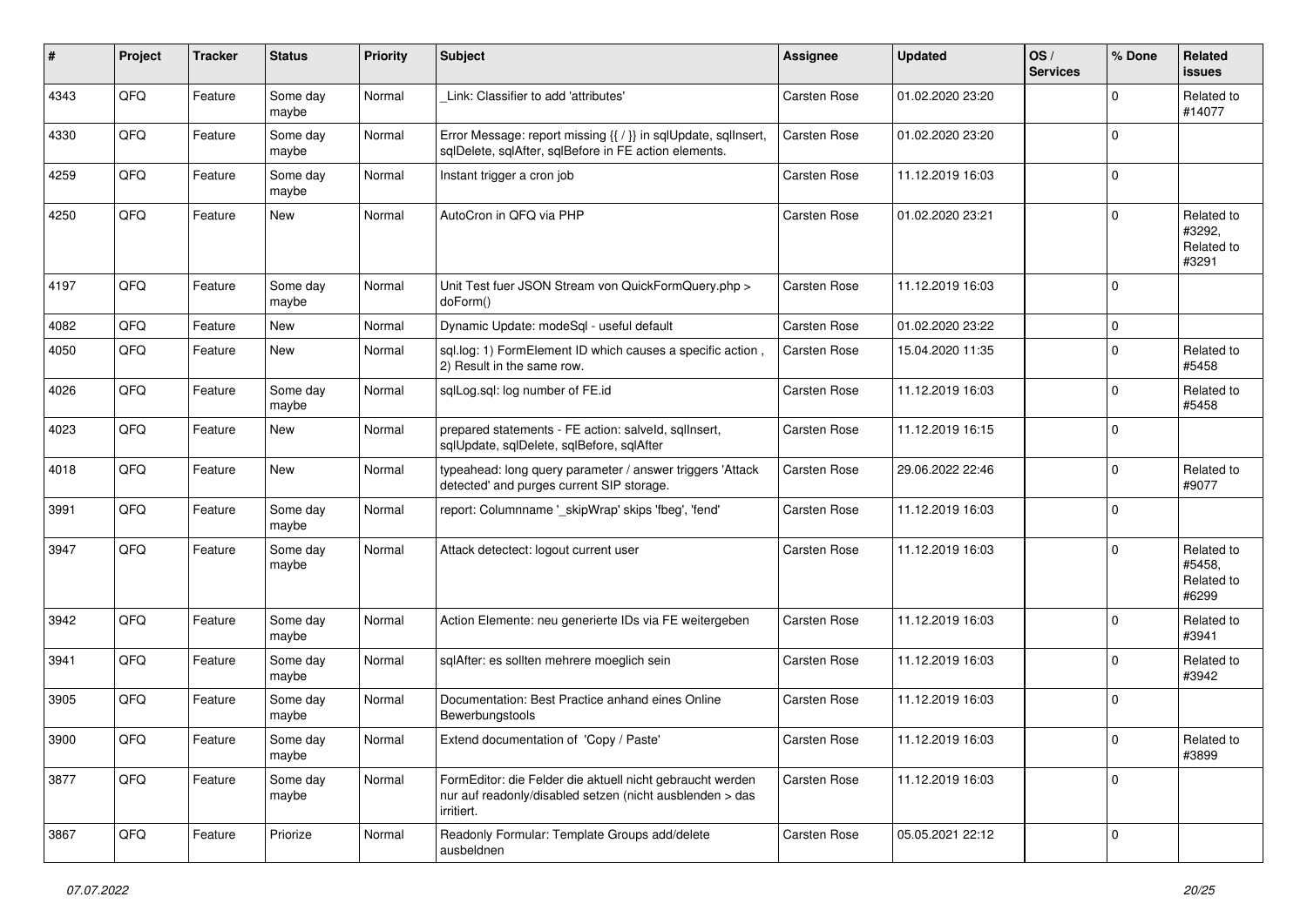| #    | Project | <b>Tracker</b> | <b>Status</b>     | <b>Priority</b> | <b>Subject</b>                                                                                                                               | <b>Assignee</b>     | <b>Updated</b>   | OS/<br><b>Services</b> | % Done      | <b>Related</b><br><b>issues</b>             |
|------|---------|----------------|-------------------|-----------------|----------------------------------------------------------------------------------------------------------------------------------------------|---------------------|------------------|------------------------|-------------|---------------------------------------------|
| 3708 | QFQ     | Feature        | Some day<br>maybe | Normal          | Form: input - 'specialchars', 'none'  gewisse tags<br>erlauben, andere verbieten                                                             | <b>Carsten Rose</b> | 11.12.2019 16:02 |                        | $\Omega$    | Related to<br>#14320                        |
| 3677 | QFQ     | Feature        | Some day<br>maybe | Normal          | wkhtmitopdf: FE User access prohibited, if client IP changes<br>\$TYPO3_CONF_VARS[FE][lockIP]                                                | Carsten Rose        | 11.12.2019 16:02 |                        | $\Omega$    |                                             |
| 3666 | QFQ     | Feature        | Some day<br>maybe | Normal          | a) Performance Messung: mysql_real_escape_string() im<br>Vergleich zu str_replace(), b) doppeltes Aufrufen von<br>mysql real escape string() | Carsten Rose        | 11.12.2019 16:02 |                        | $\Omega$    |                                             |
| 3504 | QFQ     | Feature        | <b>New</b>        | Normal          | Logging: welche Action FEs werden wann wie ausgefuehrt                                                                                       | <b>Carsten Rose</b> | 01.02.2020 23:21 |                        | $\Omega$    | Related to<br>#5458,<br>Related to<br>#4092 |
| 3458 | QFQ     | Feature        | Some day<br>maybe | Normal          | Display 'Edit Form Element'-Checkbox on form: should<br>depend on FE Group                                                                   | Carsten Rose        | 11.12.2019 16:02 |                        | $\Omega$    | Related to<br>#3447                         |
| 3457 | QFQ     | Feature        | Some day<br>maybe | Normal          | LDAP: concat multi values to one single entry                                                                                                | Carsten Rose        | 11.12.2019 16:02 |                        | $\Omega$    |                                             |
| 3432 | QFQ     | Feature        | <b>New</b>        | Normal          | subrecord: dynamicUpdate                                                                                                                     | Carsten Rose        | 11.06.2020 21:10 |                        | $\Omega$    | Related to<br>#5691                         |
| 3402 | QFQ     | Feature        | Some day<br>maybe | Normal          | Syntax Highlighting via CodeMirror                                                                                                           | Carsten Rose        | 11.12.2019 16:02 |                        | 100         | Related to<br>#3207                         |
| 3385 | QFQ     | Feature        | Some day<br>maybe | Normal          | templateGroup: insert/update/delete non primary records                                                                                      | Carsten Rose        | 11.12.2019 16:02 |                        | $\Omega$    |                                             |
| 3350 | QFQ     | Feature        | Some day<br>maybe | Normal          | FormEditor: Hilfetext hinter 'checktype'                                                                                                     | Carsten Rose        | 11.12.2019 16:02 |                        | $\Omega$    |                                             |
| 3332 | QFQ     | Feature        | Some day<br>maybe | Normal          | Uploads: Thumbnails, Details zum hochgeladenen File                                                                                          | <b>Carsten Rose</b> | 11.12.2019 16:02 |                        | $\Omega$    | Related to<br>#3264,<br>Related to<br>#5333 |
| 3331 | QFQ     | Feature        | Some day<br>maybe | Normal          | Default Tooltip fuer _page? Links: mit Form und Record ID                                                                                    | <b>Carsten Rose</b> | 11.12.2019 16:02 |                        | $\Omega$    |                                             |
| 3291 | QFQ     | Feature        | Some day<br>maybe | Normal          | AutoCron websiteToken                                                                                                                        | Carsten Rose        | 11.12.2019 16:02 |                        | $\Omega$    | Related to<br>#4250                         |
| 3285 | QFQ     | Feature        | Some day<br>maybe | Normal          | Zeichenlimit pro Feld: textarea / editor                                                                                                     | Carsten Rose        | 11.12.2019 16:02 |                        | $\Omega$    |                                             |
| 3267 | QFQ     | Feature        | Some day<br>maybe | Normal          | 2 Forms auf einer Seite: real + Read only                                                                                                    | Carsten Rose        | 11.12.2019 16:03 |                        | $\Omega$    |                                             |
| 3216 | QFQ     | Feature        | Some day<br>maybe | Normal          | dynamic update für checkbox label2                                                                                                           | Carsten Rose        | 11.12.2019 16:03 |                        | $\mathbf 0$ | Related to<br>#2081                         |
| 2995 | QFQ     | Feature        | Some day<br>maybe | Normal          | Dropdown JQuery Plugin: 'chosen' - Moeglichkeit um Select<br>Listen mehr Funktion zu geben. Kein Bootstrap noetig.                           | <b>Carsten Rose</b> | 11.12.2019 16:03 |                        | $\Omega$    |                                             |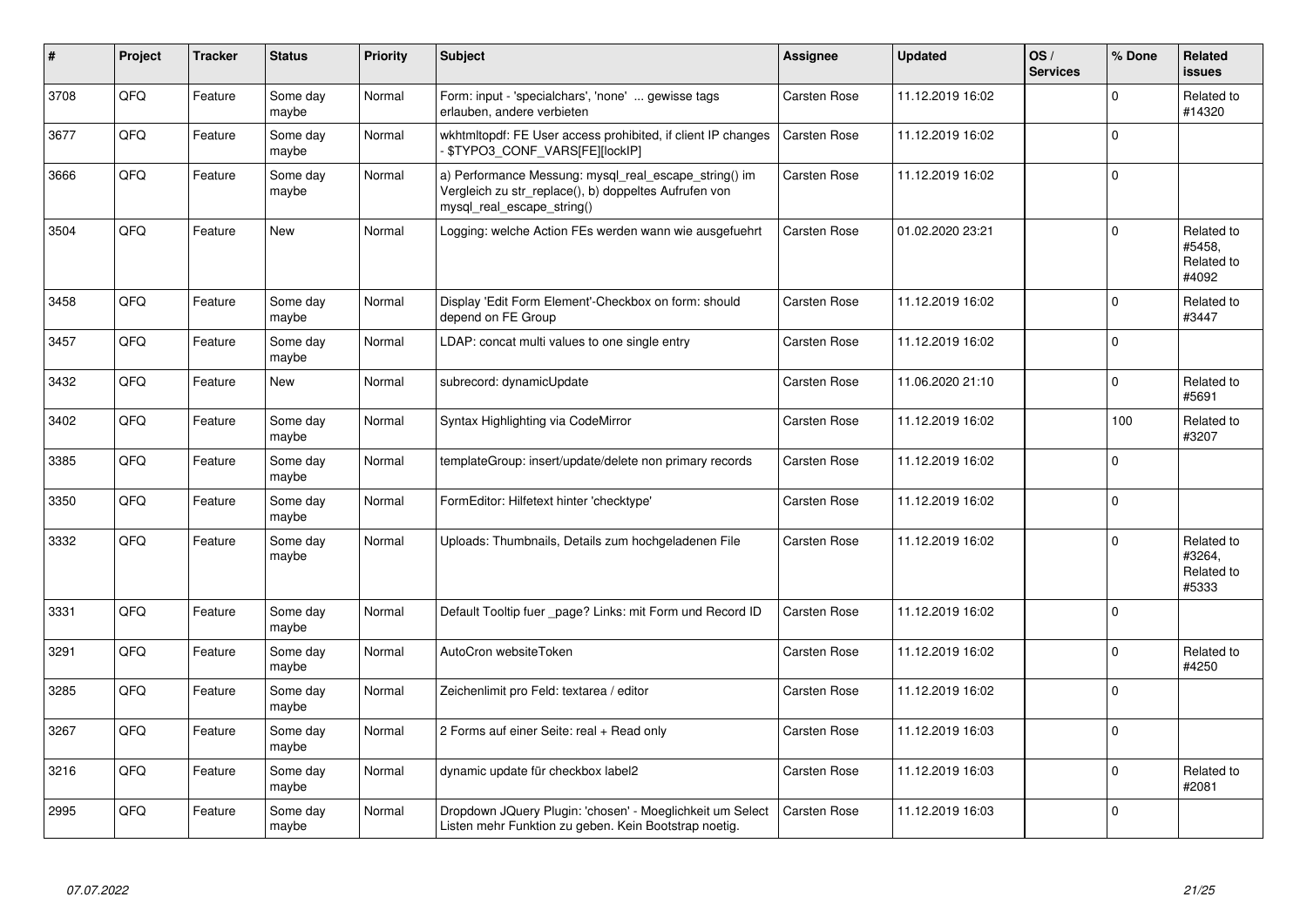| ∦     | Project | <b>Tracker</b> | <b>Status</b>     | <b>Priority</b> | <b>Subject</b>                                                                                                                                           | <b>Assignee</b>     | <b>Updated</b>   | OS/<br><b>Services</b> | % Done   | Related<br>issues                                                     |
|-------|---------|----------------|-------------------|-----------------|----------------------------------------------------------------------------------------------------------------------------------------------------------|---------------------|------------------|------------------------|----------|-----------------------------------------------------------------------|
| 2361  | QFQ     | Feature        | <b>New</b>        | Normal          | Logging wer/wann/wo welches Formular aufgerufen hat                                                                                                      | <b>Carsten Rose</b> | 11.12.2019 16:15 |                        | $\Omega$ | Related to<br>#4432,<br>Related to<br>#7480                           |
| 2084  | QFQ     | Feature        | Some day<br>maybe | Normal          | Mailto mit encryption: Subrecord                                                                                                                         | Carsten Rose        | 11.12.2019 16:03 |                        | $\Omega$ | Related to<br>#2082                                                   |
| 1946  | QFQ     | Feature        | Some day<br>maybe | Normal          | Kontrolle ob der ReadOnly Modus bei den<br>Formularelementen korrekt implementiert ist                                                                   | Carsten Rose        | 11.12.2019 16:03 |                        | $\Omega$ |                                                                       |
| 1635  | QFQ     | Feature        | Some day<br>maybe | Normal          | QFQ Extension content record: weitere Optionen<br>einblenden.                                                                                            | Carsten Rose        | 11.12.2019 16:03 |                        | $\Omega$ |                                                                       |
| 13647 | QFQ     | Bug            | <b>New</b>        | Normal          | Autofocus funktioniert nicht auf Chrome                                                                                                                  | Benjamin Baer       | 19.03.2022 17:44 |                        | $\Omega$ |                                                                       |
| 13528 | QFQ     | Bug            | New               | Normal          | gfg.io > releases: es wird kein neues Release angelegt                                                                                                   | Benjamin Baer       | 19.03.2022 17:46 |                        | $\Omega$ |                                                                       |
| 9898  | QFQ     | Bug            | Feedback          | Normal          | Formular trotz Timeout gespeichert                                                                                                                       | Benjamin Baer       | 01.02.2020 15:56 |                        | $\Omega$ |                                                                       |
| 9535  | QFQ     | <b>Bug</b>     | Feedback          | Normal          | Report:  AS '_vertical' - column to wide - vertical >> rot45,<br>rot <sub>90</sub>                                                                       | Benjamin Baer       | 01.02.2020 15:56 |                        | $\Omega$ |                                                                       |
| 6566  | QFQ     | <b>Bug</b>     | Priorize          | Normal          | Link Function 'delete': provided parameter missing on page<br>reload                                                                                     | Benjamin Baer       | 03.01.2022 08:08 |                        | $\Omega$ |                                                                       |
| 6140  | QFQ     | <b>Bug</b>     | Priorize          | Normal          | QFQ DnD Sort: Locked fields                                                                                                                              | Benjamin Baer       | 21.03.2022 09:56 |                        | 0        |                                                                       |
| 4457  | QFQ     | Bug            | Priorize          | Normal          | typeahead: pressing return to select an item, saves the form<br>and closes the form.                                                                     | Benjamin Baer       | 03.01.2022 08:01 |                        | $\Omega$ | Related to<br>#4398                                                   |
| 4454  | QFQ     | <b>Bug</b>     | Some day<br>maybe | Normal          | Required Elements: multiple elements in a row - whole row<br>marked if only one input is empty.                                                          | Benjamin Baer       | 01.02.2020 23:20 |                        | $\Omega$ |                                                                       |
| 4398  | QFQ     | <b>Bug</b>     | Some day<br>maybe | Normal          | Typeahead: mouse click in a prefilled input opens a single<br>item dropdown with the current value - click on it seems to<br>set the value, not the key. | Benjamin Baer       | 01.02.2020 23:20 |                        | $\Omega$ | Related to<br>#4457                                                   |
| 2665  | QFQ     | Bug            | Priorize          | Normal          | Dynamic Update funktioniert nicht, wenn beim<br>entsprechenden FormElement eine size angegeben ist.                                                      | Benjamin Baer       | 03.01.2022 08:12 |                        | 30       |                                                                       |
| 2063  | QFQ     | <b>Bug</b>     | Some day<br>maybe | Normal          | Pills auf 'inaktiv' setzen falls keine Element auf dem Pill<br>sichtbar sind.                                                                            | Benjamin Baer       | 11.12.2019 16:03 |                        | $\Omega$ | Related to<br>#3752                                                   |
| 12556 | QFQ     | Feature        | <b>New</b>        | Normal          | Pills Title: colored = static or dynamic on allrequiredgiven                                                                                             | Benjamin Baer       | 19.03.2022 17:49 |                        | 0        |                                                                       |
| 12490 | QFQ     | Feature        | <b>New</b>        | Normal          | Loading Plugins in QFQ - see what tinymce does. (lazy<br>loading)                                                                                        | Benjamin Baer       | 08.06.2022 10:37 |                        | $\Omega$ | Related to<br>#12611,<br>Related to<br>#10013,<br>Related to<br>#7732 |
| 12476 | QFQ     | Feature        | New               | Normal          | clearMe: a) should trigger 'dirty', b) sticky on textarea resize                                                                                         | Benjamin Baer       | 04.01.2022 08:40 |                        | $\Omega$ | Related to<br>#9528                                                   |
| 10003 | QFQ     | Feature        | Priorize          | Normal          | fieldset: stronger visualize group                                                                                                                       | Benjamin Baer       | 12.02.2020 08:13 |                        | $\Omega$ |                                                                       |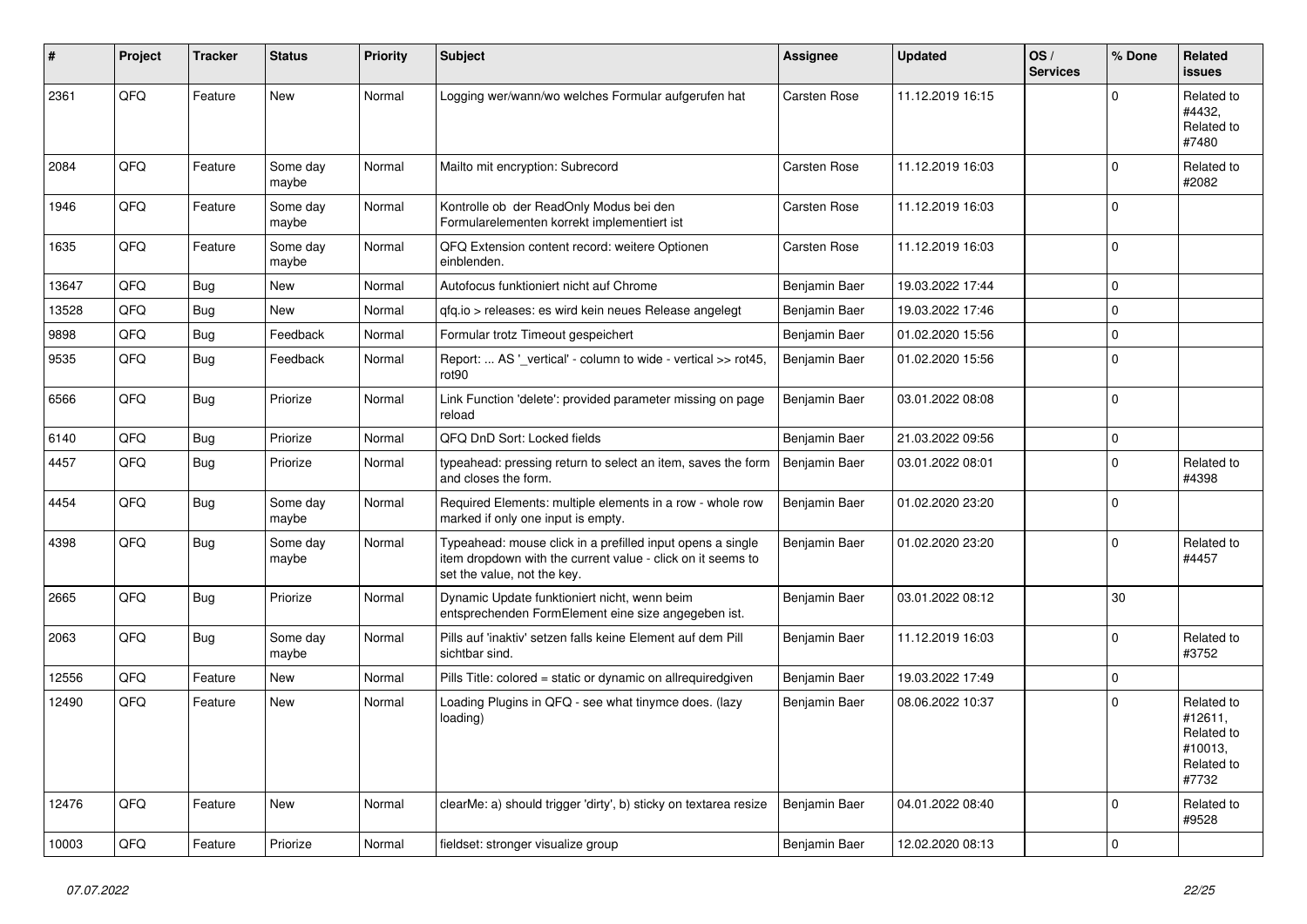| #     | Project        | <b>Tracker</b> | <b>Status</b>     | <b>Priority</b> | <b>Subject</b>                                                                | <b>Assignee</b> | <b>Updated</b>   | OS/<br><b>Services</b> | % Done      | Related<br><b>issues</b>                                               |
|-------|----------------|----------------|-------------------|-----------------|-------------------------------------------------------------------------------|-----------------|------------------|------------------------|-------------|------------------------------------------------------------------------|
| 9135  | QFQ            | Feature        | Priorize          | Normal          | Progress Bar generic / replace old hourglass download<br>popup                | Benjamin Baer   | 03.01.2022 07:43 |                        | $\mathbf 0$ |                                                                        |
| 9130  | QFQ            | Feature        | Some day<br>maybe | Normal          | tablesorter: Automatic Row numbering / Zeilenummer                            | Benjamin Baer   | 01.02.2020 23:22 |                        | $\mathbf 0$ |                                                                        |
| 8522  | QFQ            | Feature        | Some day<br>maybe | Normal          | build QFQ - npm warnings                                                      | Benjamin Baer   | 01.02.2020 23:19 |                        | 50          |                                                                        |
| 7965  | QFQ            | Feature        | Priorize          | Normal          | Input type 'text' with visual format - currency                               | Benjamin Baer   | 03.01.2022 07:45 |                        | $\mathbf 0$ |                                                                        |
| 7732  | QFQ            | Feature        | Some day<br>maybe | Normal          | Javascript: Lazy Loading der add on libs                                      | Benjamin Baer   | 08.06.2022 10:38 |                        | $\mathbf 0$ | Related to<br>#12611,<br>Related to<br>#12490,<br>Related to<br>#10013 |
| 7730  | QFQ            | Feature        | Priorize          | Normal          | SELECT Box: title in between                                                  | Benjamin Baer   | 01.02.2020 23:22 |                        | $\mathbf 0$ |                                                                        |
| 6972  | QFQ            | Feature        | Some day<br>maybe | Normal          | Fabric Clipboard / cross browser tab                                          | Benjamin Baer   | 01.02.2020 23:21 |                        | $\mathbf 0$ |                                                                        |
| 6970  | QFQ            | Feature        | Some day<br>maybe | Normal          | tablesorter: default fuer 'sortReset' aendern von 'Ctrl' zu 'Alt'             | Benjamin Baer   | 01.02.2020 23:21 |                        | $\mathbf 0$ |                                                                        |
| 6870  | QFQ            | Feature        | Priorize          | Normal          | Click on '_link' triggers an API call                                         | Benjamin Baer   | 03.01.2022 08:25 |                        | $\pmb{0}$   |                                                                        |
| 6801  | QFQ            | Feature        | Priorize          | Normal          | Fabric: Maximize / Fulllscreen                                                | Benjamin Baer   | 21.03.2022 09:56 |                        | $\pmb{0}$   |                                                                        |
| 6224  | QFQ            | Feature        | Priorize          | Normal          | Dynamic update: fade in/out fields                                            | Benjamin Baer   | 21.03.2022 09:50 |                        | $\mathbf 0$ |                                                                        |
| 5562  | QFQ            | Feature        | Priorize          | Normal          | Drag'n'Drop fuer Uploads                                                      | Benjamin Baer   | 21.03.2022 09:52 |                        | $\mathbf 0$ | Related to<br>#9706                                                    |
| 5389  | QFQ            | Feature        | Some day<br>maybe | Normal          | QFQ Design: Multline label / note                                             | Benjamin Baer   | 01.02.2020 23:19 |                        | $\mathbf 0$ |                                                                        |
| 5366  | QFQ            | Feature        | Priorize          | Normal          | Saving with keyboard shortcuts                                                | Benjamin Baer   | 21.03.2022 09:47 |                        | $\mathbf 0$ |                                                                        |
| 5024  | QFQ            | Feature        | Some day<br>maybe | Normal          | Fabric: Generate PDF with edits                                               | Benjamin Baer   | 01.02.2020 23:20 |                        | $\pmb{0}$   | Related to<br>#10704                                                   |
| 4420  | QFQ            | Feature        | Some day<br>maybe | Normal          | Client: Local Storage - store the changes of a form, local in<br>the browser. | Benjamin Baer   | 11.12.2019 16:02 |                        | $\mathbf 0$ |                                                                        |
| 3692  | QFQ            | Feature        | Some day<br>maybe | Normal          | QFQ Webseite                                                                  | Benjamin Baer   | 11.12.2019 16:02 |                        | $\mathbf 0$ | Related to<br>#5033                                                    |
| 3415  | QFG            | Feature        | Some day<br>maybe | Normal          | FE Login Box Templatefile                                                     | Benjamin Baer   | 11.12.2019 16:02 |                        | $\mathsf 0$ |                                                                        |
| 14185 | QFQ            | Feature        | New               | Normal          | External/Autocron.php - better suitable directory                             | Support: System | 28.05.2022 11:03 |                        | $\pmb{0}$   |                                                                        |
| 11715 | QFQ            | <b>Bug</b>     | New               | Normal          | acceptZeroAsRequired and requiredOffButMark do not<br>coincide                |                 | 08.12.2020 12:13 |                        | $\mathbf 0$ |                                                                        |
| 11522 | $\mathsf{QFQ}$ | Bug            | New               | Normal          | Aus/Einblenden von Reitern                                                    |                 | 13.11.2020 14:58 |                        | $\pmb{0}$   |                                                                        |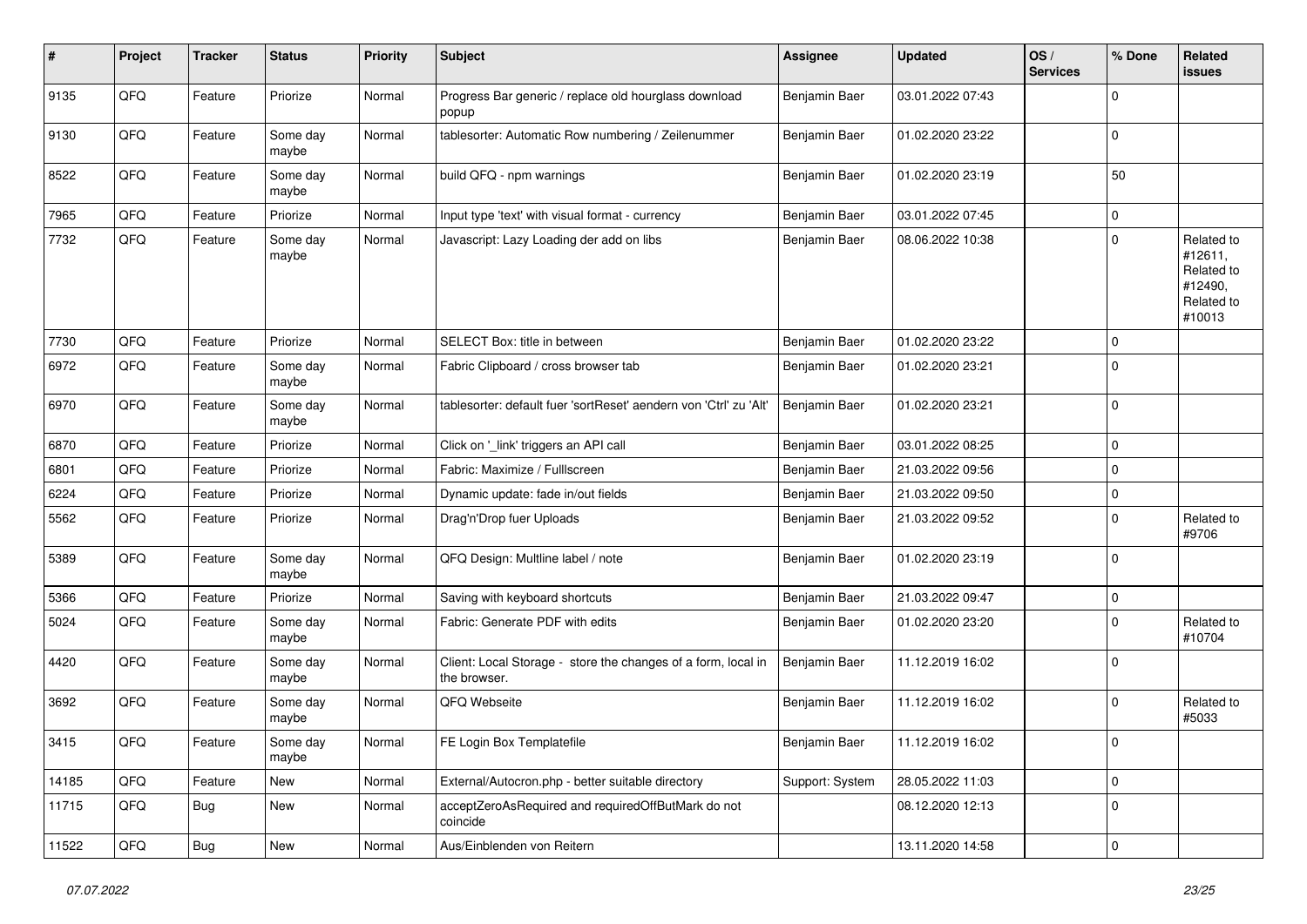| #     | Project | <b>Tracker</b> | <b>Status</b>     | <b>Priority</b> | <b>Subject</b>                                                                            | <b>Assignee</b> | <b>Updated</b>   | OS/<br><b>Services</b> | % Done      | Related<br>issues    |
|-------|---------|----------------|-------------------|-----------------|-------------------------------------------------------------------------------------------|-----------------|------------------|------------------------|-------------|----------------------|
| 10890 | QFQ     | <b>Bug</b>     | New               | Normal          | AutoCron hangs                                                                            |                 | 20.07.2020 13:56 |                        | $\Omega$    |                      |
| 10759 | QFQ     | Bug            | New               | Normal          | emptyMeansNull - Feld falsch aktualisiert                                                 |                 | 12.11.2020 23:45 |                        | $\mathbf 0$ |                      |
| 10324 | QFQ     | Bug            | New               | Normal          | Excel Export mit Template funktioniert nur, wenn Template<br>vor uid kommt                |                 | 30.03.2020 11:20 |                        | $\mathbf 0$ | Related to<br>#10257 |
| 9855  | QFQ     | Bug            | <b>New</b>        | Normal          | <b>Required Check</b>                                                                     |                 | 01.02.2020 15:56 |                        | $\mathbf 0$ |                      |
| 9126  | QFQ     | Bug            | Some day<br>maybe | Normal          | hidden Form elements are present in page source                                           |                 | 02.01.2021 18:41 |                        | $\Omega$    |                      |
| 9024  | QFQ     | Bug            | Some day<br>maybe | Normal          | QFQ Einarbeitung                                                                          |                 | 01.02.2020 15:56 |                        | $\Omega$    |                      |
| 9020  | QFQ     | Bug            | Some day<br>maybe | Normal          | radio mit buttonClass und dynamicUpdate lassen sich nicht<br>kombinieren                  |                 | 11.12.2019 16:01 |                        | $\mathbf 0$ |                      |
| 7402  | QFQ     | <b>Bug</b>     | Some day<br>maybe | Normal          | thumbnail cache: outdated picture when permission denied<br>and permission resolved.      |                 | 01.02.2020 23:20 |                        | $\mathbf 0$ |                      |
| 7281  | QFQ     | Bug            | Some day<br>maybe | Normal          | Subrecords: on large screen separator line too short                                      |                 | 01.02.2020 23:19 |                        | $\mathbf 0$ |                      |
| 7101  | QFQ     | Bug            | Some day<br>maybe | Normal          | 'form' in SIP and 'report' - breaks                                                       |                 | 01.02.2020 23:20 |                        | $\mathbf 0$ |                      |
| 5877  | QFQ     | <b>Bug</b>     | Some day<br>maybe | Normal          | FE.type=note:bsColumn strange behaviour                                                   |                 | 01.02.2020 23:19 |                        | $\mathbf 0$ |                      |
| 4546  | QFQ     | Bug            | Some day<br>maybe | Normal          | NH: SIP storage is destroyed                                                              |                 | 01.02.2020 23:20 |                        | $\mathbf 0$ |                      |
| 4441  | QFQ     | Bug            | Some day<br>maybe | Normal          | \$_SERVER Vars sollten nur aus dem Store genommen<br>werden - Code entsprechend anpassen. |                 | 11.12.2019 16:02 |                        | $\Omega$    |                      |
| 4138  | QFQ     | Bug            | Some day<br>maybe | Normal          | style fehlt                                                                               |                 | 11.12.2019 16:03 |                        | $\mathbf 0$ |                      |
| 4122  | QFQ     | Bug            | Some day<br>maybe | Normal          | file: Render Mode hat keinen Effekt                                                       |                 | 11.12.2019 16:03 |                        | $\Omega$    |                      |
| 12156 | QFQ     | Feature        | New               | Normal          | Form: Optional disable 'leave page'                                                       |                 | 03.05.2021 20:45 |                        | $\mathbf 0$ |                      |
| 12135 | QFQ     | Feature        | <b>New</b>        | Normal          | Subrecord: Notiz                                                                          |                 | 24.04.2021 16:58 |                        | $\mathbf 0$ |                      |
| 12039 | QFQ     | Feature        | New               | Normal          | Missing htmlSpecialChar() in pre processing on form submit                                |                 | 18.02.2021 00:09 |                        | $\Omega$    | Related to<br>#14320 |
| 12038 | QFQ     | Feature        | New               | Normal          | a) STORE_VAR: filenameOnlyStripUniq, b) SP:<br>QSTRIPUNIQ()                               |                 | 17.02.2021 23:55 |                        | $\mathbf 0$ |                      |
| 11716 | QFQ     | Feature        | New               | Normal          | Form an beliebiger Stelle im Report anzeigen                                              |                 | 09.12.2020 09:47 |                        | $\mathbf 0$ |                      |
| 11535 | QFQ     | Feature        | New               | Normal          | Ability to create SQL columns in frontend QFQ forms                                       |                 | 17.11.2020 12:11 |                        | 0           |                      |
| 11534 | QFQ     | Feature        | New               | Normal          | Report: Action on selected rows - Table batchprocessing<br>feature                        |                 | 18.11.2020 08:15 |                        | $\mathbf 0$ |                      |
| 10874 | QFQ     | Feature        | New               | Normal          | Erstellen eines Foreign Keys in der Tabelle "FormElement"                                 |                 | 13.07.2020 10:11 |                        | $\mathbf 0$ |                      |